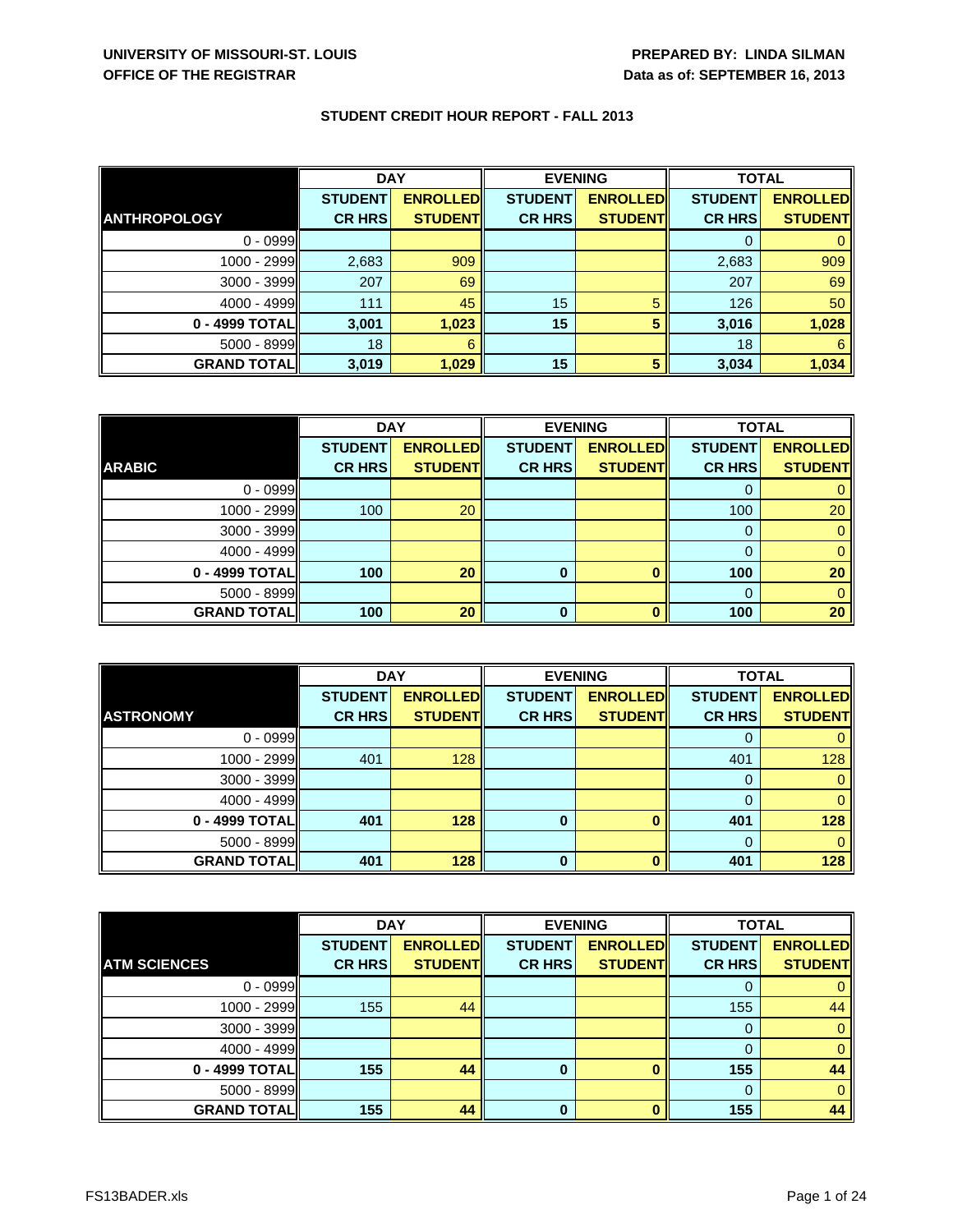| <b>STUDENT CREDIT HOUR REPORT - FALL 2013</b> |  |  |  |  |  |
|-----------------------------------------------|--|--|--|--|--|
|-----------------------------------------------|--|--|--|--|--|

|                    | <b>DAY</b>     |                 | <b>EVENING</b> |                 | <b>TOTAL</b>   |                 |
|--------------------|----------------|-----------------|----------------|-----------------|----------------|-----------------|
|                    | <b>STUDENT</b> | <b>ENROLLED</b> | <b>STUDENT</b> | <b>ENROLLED</b> | <b>STUDENT</b> | <b>ENROLLED</b> |
| <b>BIOLOGY</b>     | <b>CR HRS</b>  | <b>STUDENT</b>  | <b>CR HRS</b>  | <b>STUDENTI</b> | <b>CR HRS</b>  | <b>STUDENTI</b> |
| $0 - 0999$         |                |                 |                |                 | 0              |                 |
| 1000 - 2999        | 3,735          | 1,176           | 345            | 84              | 4,080          | 1,260           |
| $3000 - 3999$      | 186            | 65              | 180            | 60              | 366            | 125             |
| $4000 - 4999$      | 314            | 121             | 443            | 142             | 757            | 263             |
| 0 - 4999 TOTAL     | 4,235          | 1,362           | 968            | 286             | 5,203          | 1,648           |
| $5000 - 8999$      | 518            | 203             |                |                 | 518            | 203             |
| <b>GRAND TOTAL</b> | 4,753          | 1,565           | 968            | 286             | 5,721          | 1,851           |

|                    | <b>DAY</b>     |                 | <b>EVENING</b> |                 | <b>TOTAL</b>   |                 |
|--------------------|----------------|-----------------|----------------|-----------------|----------------|-----------------|
|                    | <b>STUDENT</b> | <b>ENROLLED</b> | <b>STUDENT</b> | <b>ENROLLED</b> | <b>STUDENT</b> | <b>ENROLLED</b> |
| <b>CHEMISTRY</b>   | <b>CR HRS</b>  | <b>STUDENT</b>  | <b>CR HRS</b>  | <b>STUDENT</b>  | <b>CR HRS</b>  | <b>STUDENT</b>  |
| $0 - 0999$         |                |                 |                |                 |                |                 |
| 1000 - 2999        | 2,364          | 587             | 334            | 99              | 2,698          | 686             |
| $3000 - 3999$      | 134            | 76              | 88             | 39              | 222            | 115             |
| $4000 - 4999$      | 126            | 64              | 207            | 69              | 333            | 133             |
| 0 - 4999 TOTALI    | 2,624          | 727             | 629            | 207             | 3,253          | 934             |
| 5000 - 8999        | 333            | 166             |                |                 | 333            | 166             |
| <b>GRAND TOTAL</b> | 2,957          | 893             | 629            | 207             | 3,586          | 1,100           |

|                    | <b>DAY</b>     |                 | <b>EVENING</b> |                 | <b>TOTAL</b>   |                 |
|--------------------|----------------|-----------------|----------------|-----------------|----------------|-----------------|
|                    | <b>STUDENT</b> | <b>ENROLLED</b> | <b>STUDENT</b> | <b>ENROLLED</b> | <b>STUDENT</b> | <b>ENROLLED</b> |
| <b>CHINESE</b>     | <b>CR HRS</b>  | <b>STUDENT</b>  | <b>CR HRS</b>  | <b>STUDENT</b>  | <b>CR HRS</b>  | <b>STUDENT</b>  |
| $0 - 0999$         |                |                 |                |                 | 0              |                 |
| 1000 - 2999        | 101            | 25              |                |                 | 101            | 25              |
| $3000 - 3999$      |                |                 |                |                 | 0              |                 |
| $4000 - 4999$      |                |                 |                |                 | 0              |                 |
| 0 - 4999 TOTAL     | 101            | 25              | 0              |                 | 101            | 25              |
| $5000 - 8999$      |                |                 |                |                 | 0              |                 |
| <b>GRAND TOTAL</b> | 101            | 25              | n              |                 | 101            | 25              |

|                         | <b>DAY</b>     |                 | <b>EVENING</b> |                 | <b>TOTAL</b>   |                 |
|-------------------------|----------------|-----------------|----------------|-----------------|----------------|-----------------|
|                         | <b>STUDENT</b> | <b>ENROLLED</b> | <b>STUDENT</b> | <b>ENROLLED</b> | <b>STUDENT</b> | <b>ENROLLED</b> |
| <b>COMPUTER SCIENCE</b> | <b>CR HRS</b>  | <b>STUDENT</b>  | <b>CR HRS</b>  | <b>STUDENT</b>  | <b>CR HRS</b>  | <b>STUDENT</b>  |
| $0 - 0999$              |                |                 |                |                 | 0              |                 |
| 1000 - 2999             | 549            | 183             | 339            | 113             | 888            | 296             |
| $3000 - 3999$           | 162            | 54              | 147            | 49              | 309            | 103             |
| $4000 - 4999$           | 261            | 87              | 159            | 53              | 420            | 140             |
| 0 - 4999 TOTAL          | 972            | 324             | 645            | 215             | 1,617          | 539             |
| 5000 - 8999             | 123            | 41              |                |                 | 123            | 41              |
| <b>GRAND TOTAL</b>      | 1,095          | 365             | 645            | 215             | 1,740          | 580             |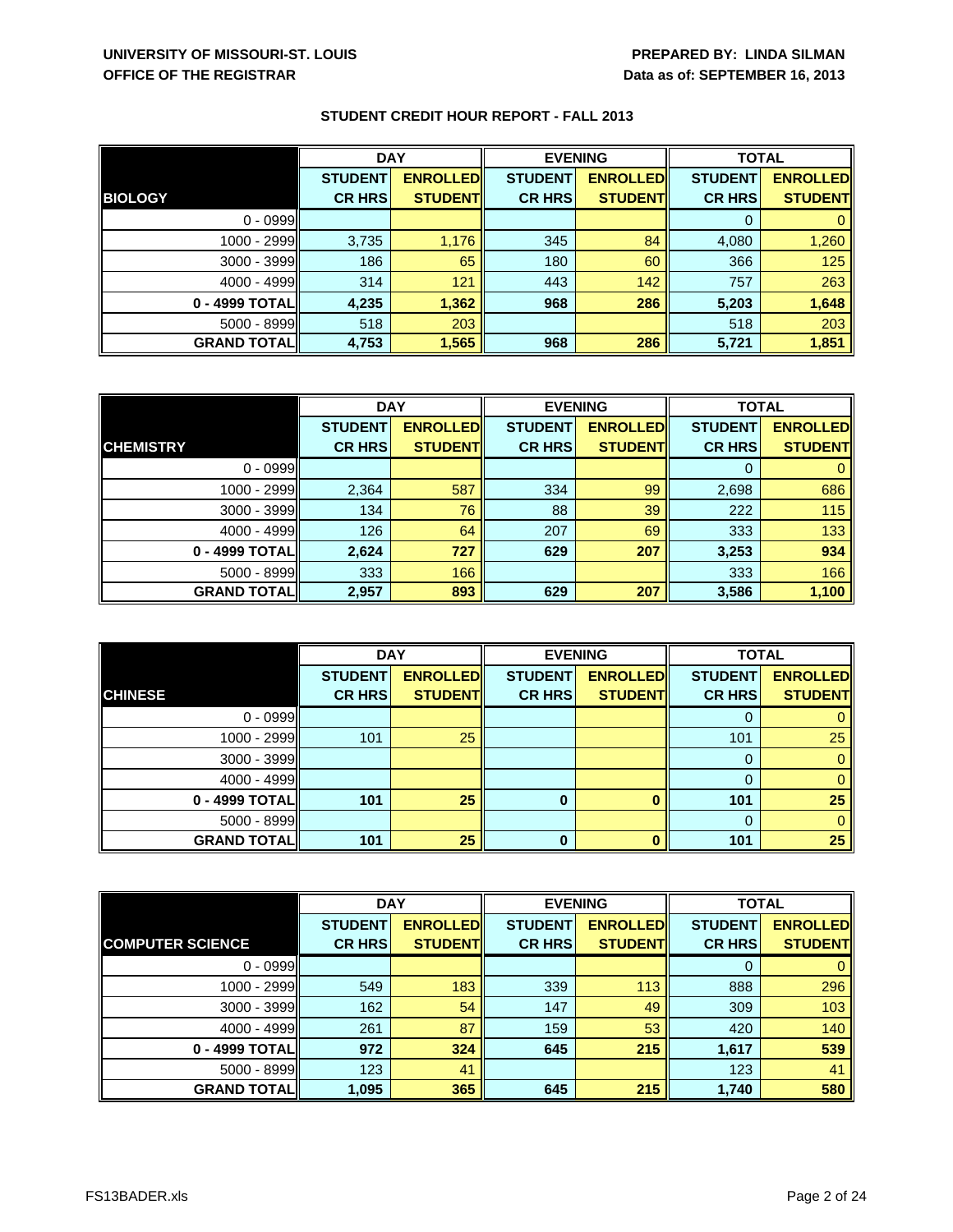| <b>STUDENT CREDIT HOUR REPORT - FALL 2013</b> |  |
|-----------------------------------------------|--|
|-----------------------------------------------|--|

|                         | <b>DAY</b>     |                  | <b>EVENING</b> |                 | <b>TOTAL</b>   |                  |
|-------------------------|----------------|------------------|----------------|-----------------|----------------|------------------|
|                         | <b>STUDENT</b> | <b>ENROLLEDI</b> | <b>STUDENT</b> | <b>ENROLLED</b> | <b>STUDENT</b> | <b>ENROLLED</b>  |
| <b>CRIMINAL JUSTICE</b> | <b>CR HRS</b>  | <b>STUDENTI</b>  | <b>CR HRS</b>  | <b>STUDENTI</b> | <b>CR HRS</b>  | <b>STUDENTI</b>  |
| $0 - 0999$              |                |                  |                |                 | 0              |                  |
| $1000 - 2999$           | 3,306          | 1,070            | 165            | 55              | 3,471          | 1,125            |
| $3000 - 3999$           | 493            | 166              | 51             | 17              | 544            | 183              |
| $4000 - 4999$           | 597            | 199              | 30             | 10              | 627            | 209              |
| 0 - 4999 TOTALI         | 4,396          | 1,435            | 246            | 82              | 4,642          | 1,517            |
| 5000 - 8999             | 351            | 115              |                |                 | 351            | 115 <sup>1</sup> |
| <b>GRAND TOTAL</b>      | 4,747          | 1,550            | 246            | 82              | 4,993          | 1,632            |

|                    | <b>DAY</b>     |                 | <b>EVENING</b> |                 | <b>TOTAL</b>   |                 |
|--------------------|----------------|-----------------|----------------|-----------------|----------------|-----------------|
|                    | <b>STUDENT</b> | <b>ENROLLED</b> | <b>STUDENT</b> | <b>ENROLLED</b> | <b>STUDENT</b> | <b>ENROLLED</b> |
| <b>ECONOMICS</b>   | <b>CR HRS</b>  | <b>STUDENT</b>  | <b>CR HRS</b>  | <b>STUDENT</b>  | <b>CR HRS</b>  | <b>STUDENT</b>  |
| $0 - 0999$         |                |                 |                |                 |                |                 |
| 1000 - 2999        | 1,614          | 554             | 336            | 112             | 1,950          | 666             |
| $3000 - 3999$      | 483            | 161             |                |                 | 483            | 161             |
| $4000 - 4999$      | 174            | 48              | 60             | 20              | 234            | 68              |
| 0 - 4999 TOTAL     | 2,271          | 763             | 396            | 132             | 2,667          | 895             |
| $5000 - 8999$      | 45             | 15              |                |                 | 45             | 15              |
| <b>GRAND TOTAL</b> | 2,316          | 778             | 396            | 132             | 2,712          | 910             |

|                    | <b>DAY</b>     |                 | <b>EVENING</b> |                 | <b>TOTAL</b>   |                 |
|--------------------|----------------|-----------------|----------------|-----------------|----------------|-----------------|
|                    | <b>STUDENT</b> | <b>ENROLLED</b> | <b>STUDENT</b> | <b>ENROLLED</b> | <b>STUDENT</b> | <b>ENROLLED</b> |
| <b>ENGLISH</b>     | <b>CR HRS</b>  | <b>STUDENT</b>  | <b>CR HRS</b>  | <b>STUDENT</b>  | <b>CR HRS</b>  | <b>STUDENT</b>  |
| $0 - 0999$         |                |                 |                |                 | 0              |                 |
| 1000 - 2999        | 1,905          | 635             |                |                 | 1,905          | 635             |
| $3000 - 3999$      | 3,201          | 1,067           | 276            | 92              | 3,477          | 1,159           |
| $4000 - 4999$      | 630            | 210             | 63             | 21              | 693            | 231             |
| 0 - 4999 TOTAL     | 5,736          | 1,912           | 339            | 113             | 6,075          | 2,025           |
| $5000 - 8999$      | 513            | 171             |                |                 | 513            | 171             |
| <b>GRAND TOTAL</b> | 6,249          | 2,083           | 339            | 113             | 6,588          | 2,196           |

|                             | <b>DAY</b>     |                 | <b>EVENING</b> |                 | <b>TOTAL</b>   |                  |
|-----------------------------|----------------|-----------------|----------------|-----------------|----------------|------------------|
| <b>ENGLISH FOR ACADEMIC</b> | <b>STUDENT</b> | <b>ENROLLED</b> | <b>STUDENT</b> | <b>ENROLLED</b> | <b>STUDENT</b> | <b>ENROLLED</b>  |
| <b>PURPOSES</b>             | <b>CR HRS</b>  | <b>STUDENT</b>  | <b>CR HRS</b>  | <b>STUDENT</b>  | <b>CR HRS</b>  | <b>STUDENT</b>   |
| $0 - 0999$                  |                |                 |                |                 | 0              |                  |
| 1000 - 2999                 |                |                 |                |                 | 0              |                  |
| 3000 - 3999                 | 168            | 56              |                |                 | 168            | 56               |
| $4000 - 4999$               | 328            | 110             | 27             | 9               | 355            | 119 <sup>1</sup> |
| 0 - 4999 TOTAL              | 496            | 166             | 27             | 9               | 523            | 175              |
| 5000 - 8999                 | 8              |                 |                |                 | 8              |                  |
| <b>GRAND TOTAL</b>          | 504            | 173             | 27             | 9               | 531            | 182              |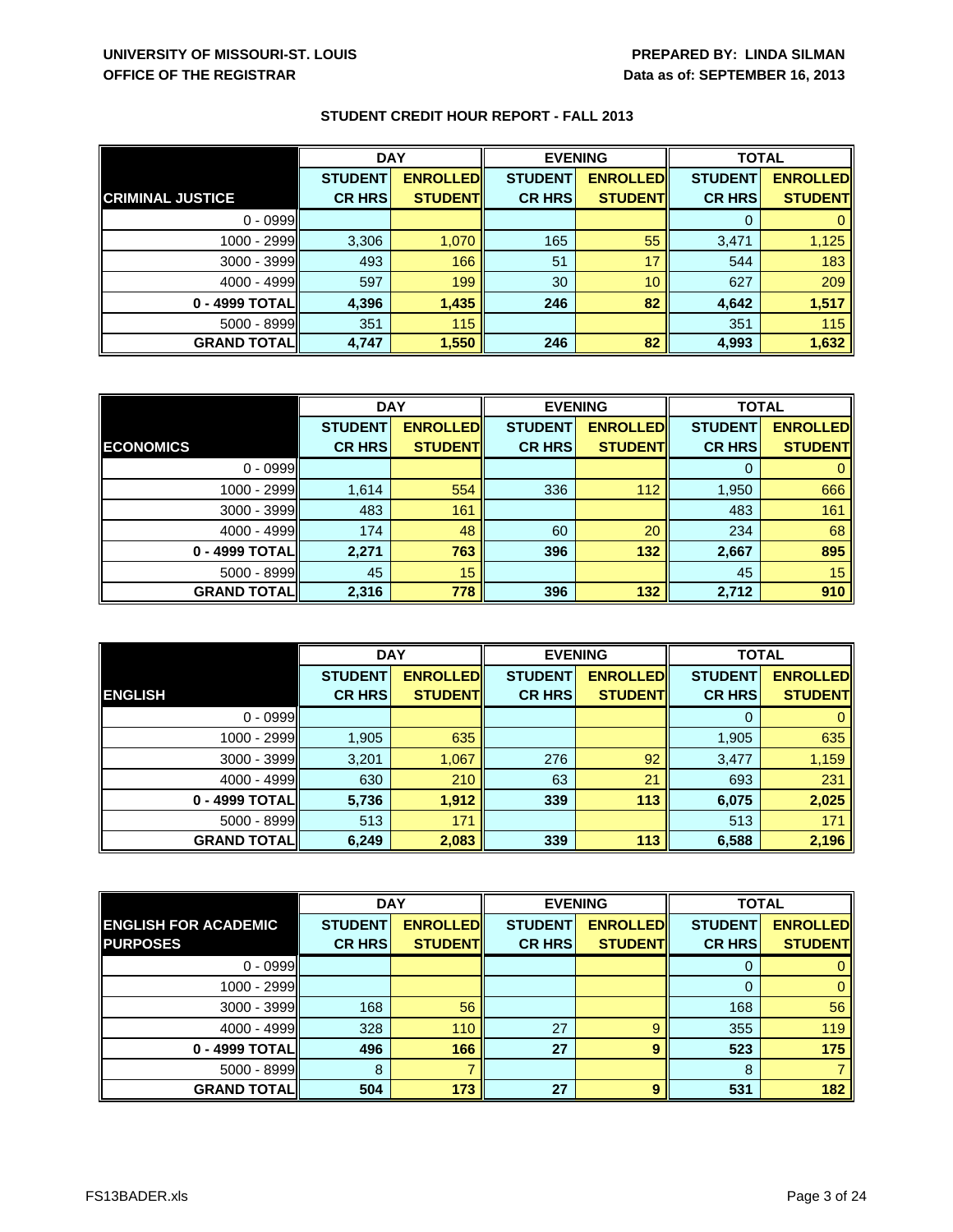|                         | <b>DAY</b>     |                 | <b>EVENING</b> |                 | <b>TOTAL</b>   |                 |
|-------------------------|----------------|-----------------|----------------|-----------------|----------------|-----------------|
|                         | <b>STUDENT</b> | <b>ENROLLED</b> | <b>STUDENT</b> | <b>ENROLLED</b> | <b>STUDENT</b> | <b>ENROLLED</b> |
| <b>FOREIGN LANGUAGE</b> | <b>CR HRS</b>  | <b>STUDENT</b>  | <b>CR HRS</b>  | <b>STUDENT</b>  | <b>CR HRS</b>  | <b>STUDENT</b>  |
| $0 - 0999$              |                |                 |                |                 | O              |                 |
| $1000 - 2999$           | 109            | 37              |                |                 | 109            | 37              |
| 3000 - 3999             | 3              |                 |                |                 | 3              |                 |
| $4000 - 4999$           | 33             | 11              | 18             | 6               | 51             |                 |
| 0 - 4999 TOTALI         | 145            | 49              | 18             |                 | 163            | 55              |
| 5000 - 8999             |                |                 |                |                 | $\Omega$       |                 |
| <b>GRAND TOTAL</b>      | 145            | 49              | 18             |                 | 163            | 55              |

|                     | <b>DAY</b>     |                 | <b>EVENING</b> |                 | <b>TOTAL</b>   |                 |
|---------------------|----------------|-----------------|----------------|-----------------|----------------|-----------------|
|                     | <b>STUDENT</b> | <b>ENROLLED</b> | <b>STUDENT</b> | <b>ENROLLED</b> | <b>STUDENT</b> | <b>ENROLLED</b> |
| <b>FRENCH</b>       | <b>CR HRS</b>  | <b>STUDENT</b>  | <b>CR HRS</b>  | <b>STUDENT</b>  | <b>CR HRS</b>  | <b>STUDENT</b>  |
| $0 - 0999$          |                |                 |                |                 |                |                 |
| $1000 - 2999$       | 506            | 122             |                |                 | 506            | 122             |
| $3000 - 3999$       | 51             | 17              |                |                 | 51             |                 |
| $4000 - 4999$       |                |                 |                |                 |                |                 |
| 0 - 4999 TOTAL      | 557            | 139             | 0              |                 | 557            | 139             |
| $5000 - 8999$       |                |                 |                |                 |                |                 |
| <b>GRAND TOTALI</b> | 557            | 139             | $\bf{0}$       |                 | 557            | 139             |

|                    | <b>DAY</b>     |                 | <b>EVENING</b> |                 | <b>TOTAL</b>   |                 |
|--------------------|----------------|-----------------|----------------|-----------------|----------------|-----------------|
|                    | <b>STUDENT</b> | <b>ENROLLED</b> | <b>STUDENT</b> | <b>ENROLLED</b> | <b>STUDENT</b> | <b>ENROLLED</b> |
| <b>GEOGRAPHY</b>   | <b>CR HRS</b>  | <b>STUDENT</b>  | <b>CR HRS</b>  | <b>STUDENT</b>  | <b>CR HRS</b>  | <b>STUDENT</b>  |
| $0 - 0999$         |                |                 |                |                 |                |                 |
| $1000 - 2999$      |                |                 |                |                 |                |                 |
| $3000 - 3999$      |                |                 |                |                 |                |                 |
| $4000 - 4999$      |                |                 |                |                 |                |                 |
| $0 - 4999$ TOTAL   |                |                 |                |                 |                |                 |
| $5000 - 8999$      |                |                 |                |                 |                |                 |
| <b>GRAND TOTAL</b> |                |                 |                |                 |                |                 |

|                    | <b>DAY</b>     |                 | <b>EVENING</b> |                 | <b>TOTAL</b>   |                 |
|--------------------|----------------|-----------------|----------------|-----------------|----------------|-----------------|
|                    | <b>STUDENT</b> | <b>ENROLLED</b> | <b>STUDENT</b> | <b>ENROLLED</b> | <b>STUDENT</b> | <b>ENROLLED</b> |
| <b>GEOLOGY</b>     | <b>CR HRS</b>  | <b>STUDENT</b>  | <b>CR HRS</b>  | <b>STUDENT</b>  | <b>CR HRS</b>  | <b>STUDENT</b>  |
| $0 - 0999$         |                |                 |                |                 | 0              |                 |
| 1000 - 2999        | 494            | 150             | 99             | 31              | 593            | 181             |
| 3000 - 3999        |                |                 |                |                 | 0              |                 |
| $4000 - 4999$      |                |                 |                |                 | $\Omega$       |                 |
| 0 - 4999 TOTAL     | 494            | 150             | 99             | 31              | 593            | 181             |
| 5000 - 8999        |                |                 |                |                 | $\Omega$       |                 |
| <b>GRAND TOTAL</b> | 494            | 150             | 99             | 31              | 593            | 181             |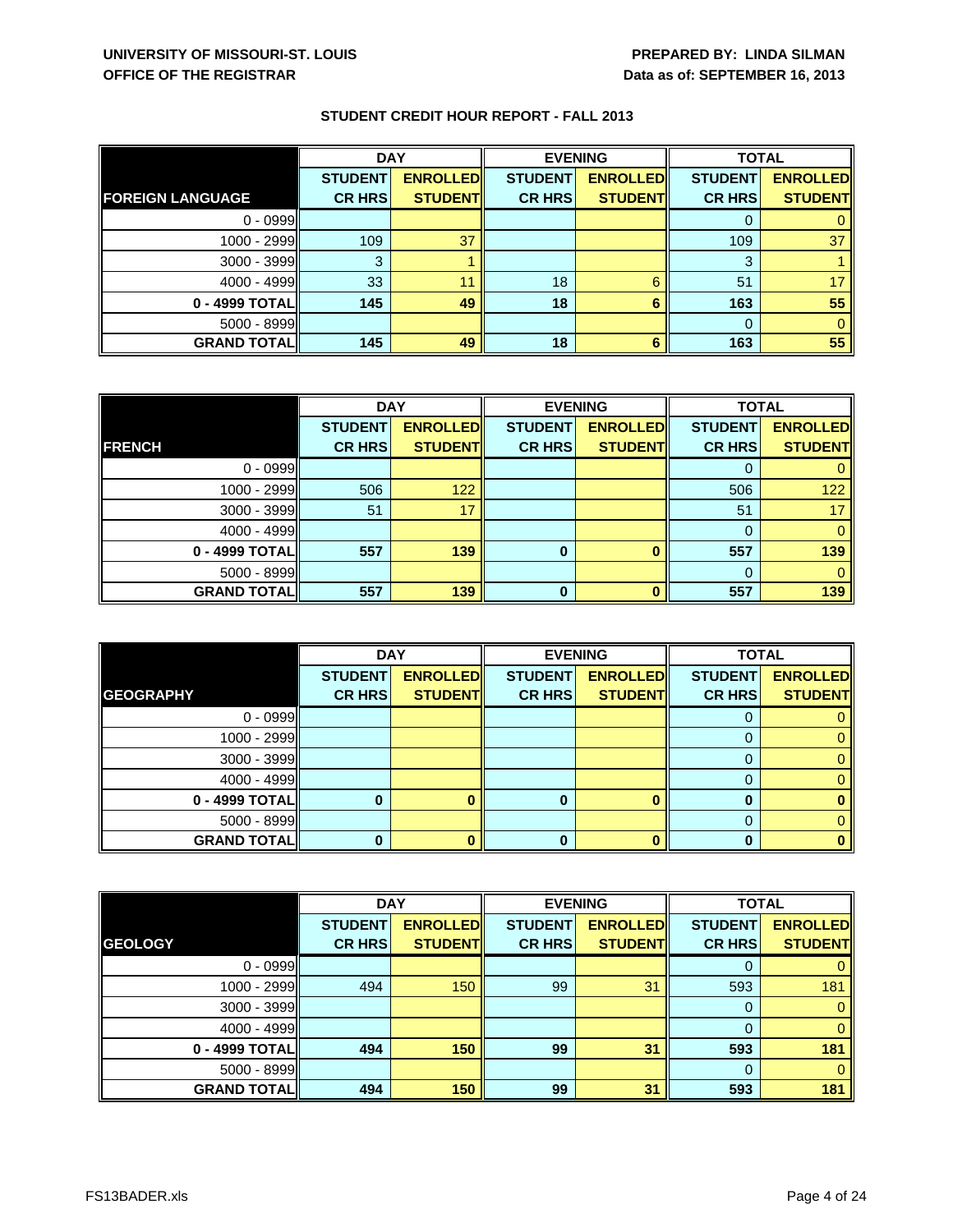|                    | <b>DAY</b>     |                 | <b>EVENING</b> |                 | <b>TOTAL</b>   |                 |
|--------------------|----------------|-----------------|----------------|-----------------|----------------|-----------------|
|                    | <b>STUDENT</b> | <b>ENROLLED</b> | <b>STUDENT</b> | <b>ENROLLED</b> | <b>STUDENT</b> | <b>ENROLLED</b> |
| <b>GERMAN</b>      | <b>CR HRS</b>  | <b>STUDENT</b>  | <b>CR HRS</b>  | <b>STUDENT</b>  | <b>CR HRS</b>  | <b>STUDENT</b>  |
| $0 - 0999$         |                |                 |                |                 | 0              |                 |
| 1000 - 2999        | 168            | 42              |                |                 | 168            | 42              |
| 3000 - 3999        | 18             |                 |                |                 | 18             | 6               |
| $4000 - 4999$      |                |                 |                |                 | 0              |                 |
| 0 - 4999 TOTAL     | 186            | 48              | 0              |                 | 186            | 48              |
| 5000 - 8999        |                |                 |                |                 | $\Omega$       |                 |
| <b>GRAND TOTAL</b> | 186            | 48              | 0              |                 | 186            | 48              |

|                     | <b>DAY</b>     |                 | <b>EVENING</b> |                 | <b>TOTAL</b>   |                 |
|---------------------|----------------|-----------------|----------------|-----------------|----------------|-----------------|
|                     | <b>STUDENT</b> | <b>ENROLLED</b> | <b>STUDENT</b> | <b>ENROLLED</b> | <b>STUDENT</b> | <b>ENROLLED</b> |
| <b>GERONTOLOGY</b>  | <b>CR HRS</b>  | <b>STUDENT</b>  | <b>CR HRS</b>  | <b>STUDENT</b>  | <b>CR HRS</b>  | <b>STUDENT</b>  |
| $0 - 0999$          |                |                 |                |                 |                |                 |
| 1000 - 2999         |                |                 | 6              |                 | 9              |                 |
| 3000 - 3999         |                |                 |                |                 |                |                 |
| 4000 - 4999         | 6              |                 |                |                 | 6              |                 |
| 0 - 4999 TOTAL      | 9              |                 | 6              |                 | 15             |                 |
| $5000 - 8999$       | 168            | 56              |                |                 | 168            | 56              |
| <b>GRAND TOTALI</b> | 177            | 59              | 6              |                 | 183            | 61              |

|                             | <b>DAY</b>     |                 | <b>EVENING</b> |                 | <b>TOTAL</b>   |                 |
|-----------------------------|----------------|-----------------|----------------|-----------------|----------------|-----------------|
|                             | <b>STUDENT</b> | <b>ENROLLED</b> | <b>STUDENT</b> | <b>ENROLLED</b> | <b>STUDENT</b> | <b>ENROLLED</b> |
| <b>GREEK ANCIENT/MODERN</b> | <b>CR HRS</b>  | <b>STUDENT</b>  | <b>CR HRS</b>  | <b>STUDENT</b>  | <b>CR HRS</b>  | <b>STUDENT</b>  |
| $0 - 0999$                  |                |                 |                |                 | 0              |                 |
| $1000 - 2999$               | 25             | 11              |                |                 | 25             |                 |
| $3000 - 3999$               |                |                 |                |                 | 0              |                 |
| $4000 - 4999$               |                |                 |                |                 |                |                 |
| 0 - 4999 TOTAL              | 25             | 11              | o              |                 | 25             |                 |
| $5000 - 8999$               |                |                 |                |                 | 0              |                 |
| <b>GRAND TOTAL</b>          | 25             | 11              | n              |                 | 25             |                 |

|                    | <b>DAY</b>     |                 | <b>EVENING</b> |                 | <b>TOTAL</b>   |                 |
|--------------------|----------------|-----------------|----------------|-----------------|----------------|-----------------|
|                    | <b>STUDENT</b> | <b>ENROLLED</b> | <b>STUDENT</b> | <b>ENROLLED</b> | <b>STUDENT</b> | <b>ENROLLED</b> |
| <b>HISTORY</b>     | <b>CR HRS</b>  | <b>STUDENT</b>  | <b>CR HRS</b>  | <b>STUDENT</b>  | <b>CR HRS</b>  | <b>STUDENT</b>  |
| $0 - 0999$         |                |                 |                |                 |                |                 |
| 1000 - 2999        | 1,990          | 634             | 33             | 11              | 2,023          | 645             |
| $3000 - 3999$      | 201            | 67              | 15             | 5               | 216            | 72              |
| $4000 - 4999$      | 191            | 51              |                |                 | 191            | 51              |
| 0 - 4999 TOTAL     | 2,382          | 752             | 48             | 16              | 2,430          | 768             |
| 5000 - 8999        | 200            | 67              |                |                 | 200            | 67              |
| <b>GRAND TOTAL</b> | 2,582          | 819             | 48             | 16              | 2,630          | 835             |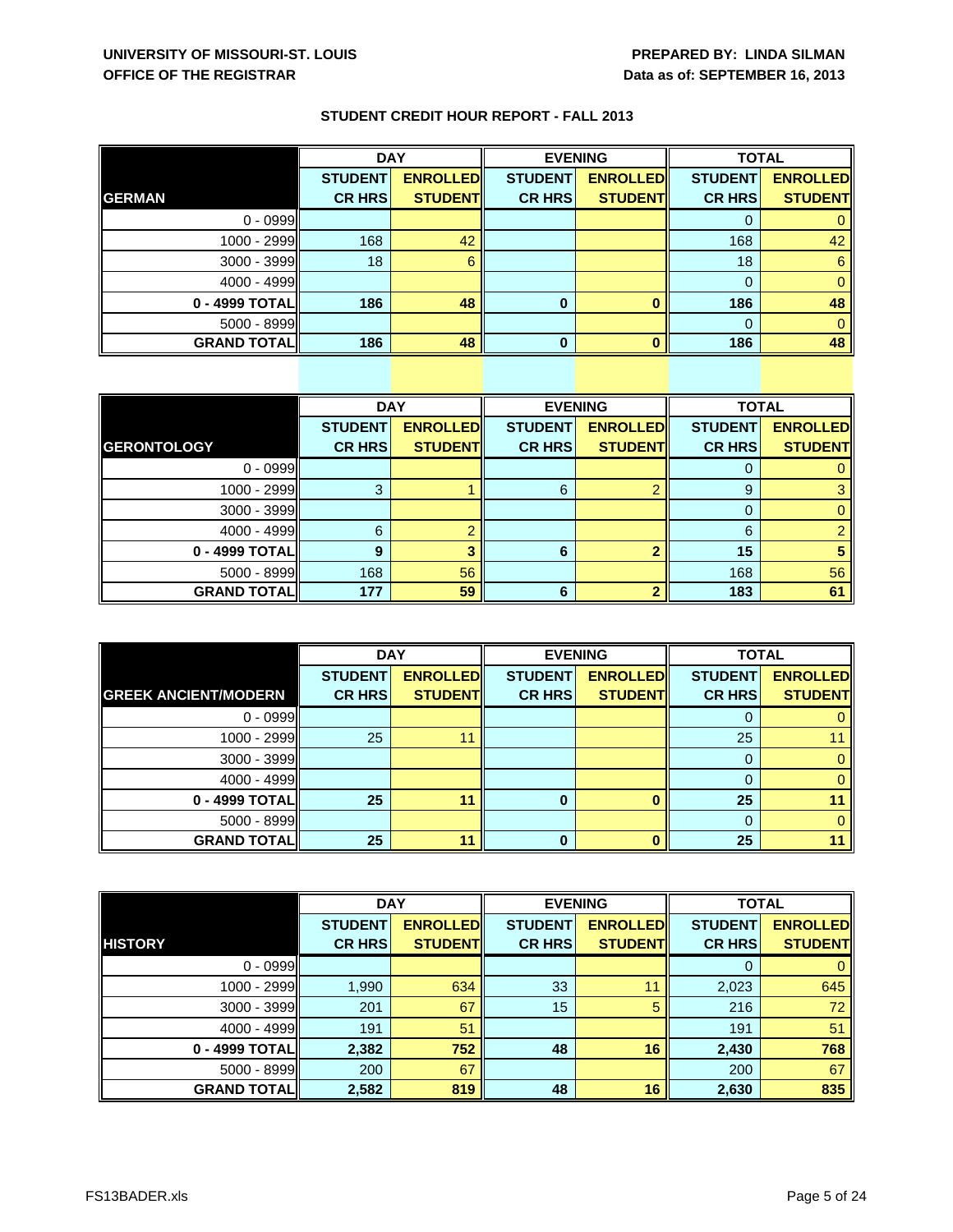|                    | <b>DAY</b>     |                  | <b>EVENING</b> |                 | <b>TOTAL</b>   |                 |
|--------------------|----------------|------------------|----------------|-----------------|----------------|-----------------|
|                    | <b>STUDENT</b> | <b>ENROLLEDI</b> | <b>STUDENT</b> | <b>ENROLLED</b> | <b>STUDENT</b> | <b>ENROLLED</b> |
| <b>HONORS</b>      | <b>CR HRS</b>  | <b>STUDENT</b>   | <b>CR HRS</b>  | <b>STUDENT</b>  | <b>CR HRS</b>  | <b>STUDENT</b>  |
| $0 - 0999$         |                |                  |                |                 | 0              |                 |
| 1000 - 2999        | 1,497          | 499              | 36             | 12              | 1,533          | 511             |
| 3000 - 3999        | 528            | 176              |                |                 | 528            | 176             |
| $4000 - 4999$      | 131            | 84               |                |                 | 131            | 84              |
| 0 - 4999 TOTALI    | 2,156          | 759              | 36             | 12              | 2,192          | 771             |
| 5000 - 8999        |                |                  |                |                 | $\Omega$       | 0               |
| <b>GRAND TOTAL</b> | 2,156          | 759              | 36             | 12              | 2,192          | 771             |

|                          | <b>DAY</b>     |                 | <b>EVENING</b> |                 | <b>TOTAL</b>   |                 |
|--------------------------|----------------|-----------------|----------------|-----------------|----------------|-----------------|
|                          | <b>STUDENT</b> | <b>ENROLLED</b> | <b>STUDENT</b> | <b>ENROLLED</b> | <b>STUDENT</b> | <b>ENROLLED</b> |
| <b>INTERDISCIPLINARY</b> | <b>CR HRS</b>  | <b>STUDENT</b>  | <b>CR HRS</b>  | <b>STUDENT</b>  | <b>CR HRS</b>  | <b>STUDENT</b>  |
| $0 - 0999$               |                |                 |                |                 |                |                 |
| $1000 - 2999$            | 332            | 246             |                |                 | 332            | 246             |
| $3000 - 3999$            |                |                 |                |                 |                |                 |
| $4000 - 4999$            |                |                 |                |                 |                |                 |
| 0 - 4999 TOTAL           | 332            | 246             | 0              |                 | 332            | 246             |
| $5000 - 8999$            |                |                 |                |                 |                |                 |
| <b>GRAND TOTAL</b>       | 332            | 246             | $\bf{0}$       |                 | 332            | 246             |

|                    | <b>DAY</b>     |                 | <b>EVENING</b> |                 | <b>TOTAL</b>   |                 |
|--------------------|----------------|-----------------|----------------|-----------------|----------------|-----------------|
|                    | <b>STUDENT</b> | <b>ENROLLED</b> | <b>STUDENT</b> | <b>ENROLLED</b> | <b>STUDENT</b> | <b>ENROLLED</b> |
| <b>ITALIAN</b>     | <b>CR HRS</b>  | <b>STUDENT</b>  | <b>CR HRS</b>  | <b>STUDENT</b>  | <b>CR HRS</b>  | <b>STUDENT</b>  |
| $0 - 0999$         |                |                 |                |                 | U              |                 |
| 1000 - 2999        |                |                 |                |                 | 0              |                 |
| $3000 - 3999$      |                |                 |                |                 | 0              |                 |
| $4000 - 4999$      |                |                 |                |                 | 0              |                 |
| 0 - 4999 TOTAL     |                |                 | O              |                 | 0              |                 |
| $5000 - 8999$      |                |                 |                |                 | 0              |                 |
| <b>GRAND TOTAL</b> |                |                 |                |                 | O              |                 |

|                    | <b>DAY</b>     |                 | <b>EVENING</b> |                 | <b>TOTAL</b>   |                 |
|--------------------|----------------|-----------------|----------------|-----------------|----------------|-----------------|
|                    | <b>STUDENT</b> | <b>ENROLLED</b> | <b>STUDENT</b> | <b>ENROLLED</b> | <b>STUDENT</b> | <b>ENROLLED</b> |
| <b>JAPANESE</b>    | <b>CR HRS</b>  | <b>STUDENT</b>  | <b>CR HRS</b>  | <b>STUDENT</b>  | <b>CR HRS</b>  | <b>STUDENT</b>  |
| $0 - 0999$         |                |                 |                |                 | O              |                 |
| 1000 - 2999        | 302            | 68              |                |                 | 302            | 68              |
| 3000 - 3999        | 33             | 11              |                |                 | 33             | 11              |
| $4000 - 4999$      | 15             | 5               |                |                 | 15             | 5               |
| 0 - 4999 TOTAL     | 350            | 84              |                |                 | 350            | 84              |
| 5000 - 8999        |                |                 |                |                 | $\Omega$       | $\Omega$        |
| <b>GRAND TOTAL</b> | 350            | 84              | 0              |                 | 350            | 84              |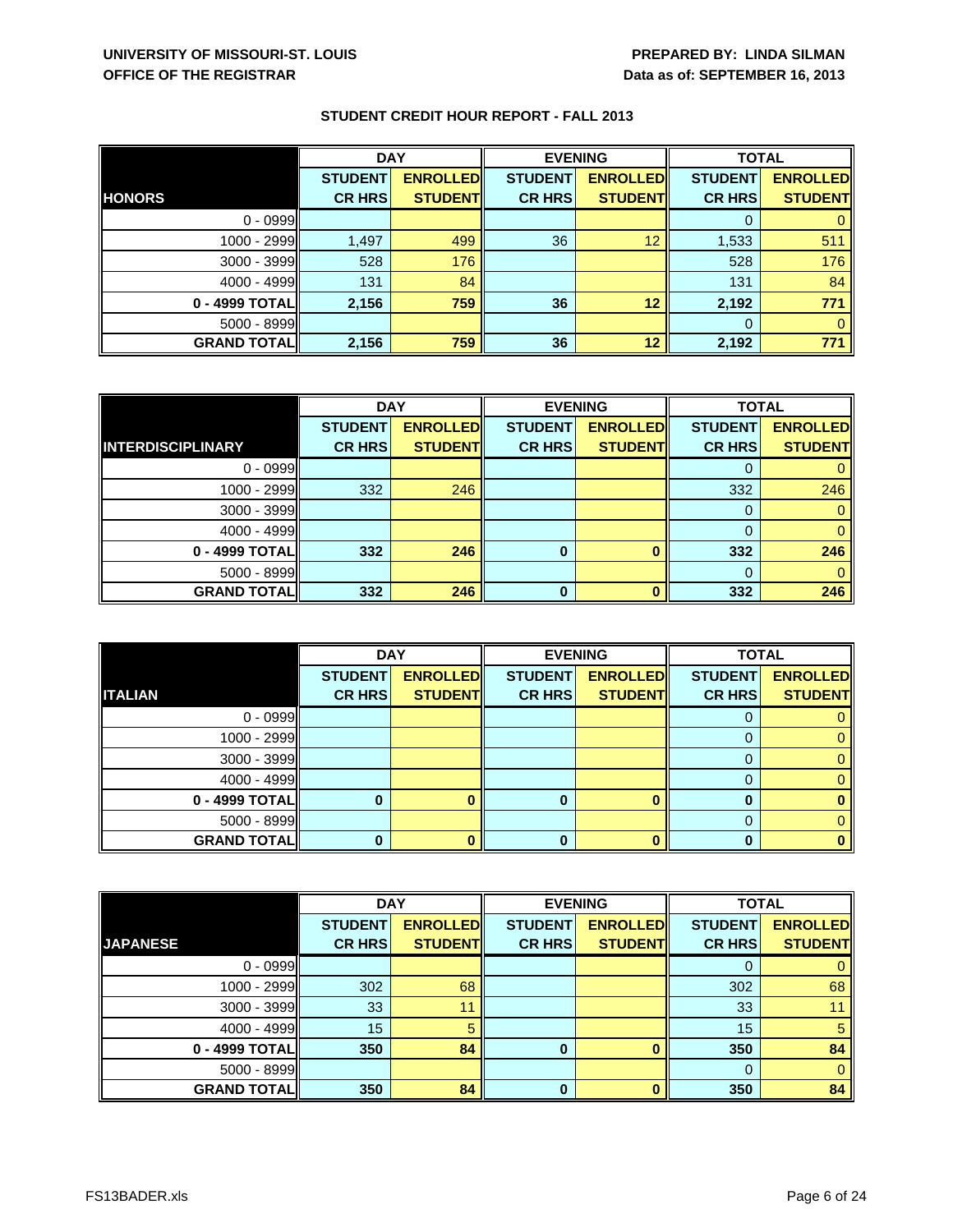|                    | <b>DAY</b>     |                 | <b>EVENING</b> |                 | <b>TOTAL</b>   |                 |
|--------------------|----------------|-----------------|----------------|-----------------|----------------|-----------------|
|                    | <b>STUDENT</b> | <b>ENROLLED</b> | <b>STUDENT</b> | <b>ENROLLED</b> | <b>STUDENT</b> | <b>ENROLLED</b> |
| <b>LATIN</b>       | <b>CR HRS</b>  | <b>STUDENT</b>  | <b>CR HRS</b>  | <b>STUDENT</b>  | <b>CR HRS</b>  | <b>STUDENT</b>  |
| $0 - 0999$         |                |                 |                |                 |                |                 |
| 1000 - 2999        | 90             | 24              |                |                 | 90             | 24              |
| 3000 - 3999        |                |                 |                |                 |                |                 |
| 4000 - 4999        |                |                 |                |                 |                |                 |
| 0 - 4999 TOTAL     | 90             | 24              | $\bf{0}$       |                 | 90             | 24              |
| 5000 - 8999        |                |                 |                |                 |                |                 |
| <b>GRAND TOTAL</b> | 90             | 24              | 0              |                 | 90             | 24              |

|                    | <b>DAY</b>     |                 | <b>EVENING</b> |                 | <b>TOTAL</b>   |                 |
|--------------------|----------------|-----------------|----------------|-----------------|----------------|-----------------|
|                    | <b>STUDENT</b> | <b>ENROLLED</b> | <b>STUDENT</b> | <b>ENROLLED</b> | <b>STUDENT</b> | <b>ENROLLED</b> |
| <b>MATHEMATICS</b> | <b>CR HRS</b>  | <b>STUDENT</b>  | <b>CR HRS</b>  | <b>STUDENT</b>  | <b>CR HRS</b>  | <b>STUDENT</b>  |
| $0 - 0999$         | 174            | 58              |                |                 | 174            | 58              |
| $1000 - 2999$      | 5,604          | 1,741           | 1,600          | 481             | 7,204          | 2,222           |
| $3000 - 3999$      | 48             | 16              | 102            | 34              | 150            | 50              |
| $4000 - 4999$      | 204            | 68              | 153            | 51              | 357            | 119             |
| 0 - 4999 TOTAL     | 6,030          | 1,883           | 1,855          | 566             | 7,885          | 2,449           |
| $5000 - 8999$      | 125            | 42              |                |                 | 125            | 42              |
| <b>GRAND TOTAL</b> | 6,155          | 1,925           | 1,855          | 566             | 8,010          | 2,491           |

|                    | <b>DAY</b>     |                 | <b>EVENING</b> |                 | <b>TOTAL</b>   |                 |
|--------------------|----------------|-----------------|----------------|-----------------|----------------|-----------------|
|                    | <b>STUDENT</b> | <b>ENROLLED</b> | <b>STUDENT</b> | <b>ENROLLED</b> | <b>STUDENT</b> | <b>ENROLLED</b> |
| <b>PHILOSOPHY</b>  | <b>CR HRS</b>  | <b>STUDENT</b>  | <b>CR HRS</b>  | <b>STUDENT</b>  | <b>CR HRS</b>  | <b>STUDENT</b>  |
| $0 - 0999$         |                |                 |                |                 |                |                 |
| $1000 - 2999$      | 2,601          | 867             | 132            | 44              | 2,733          | 911             |
| $3000 - 3999$      | 375            | 125             |                |                 | 375            | 125             |
| $4000 - 4999$      | 108            | 36              |                |                 | 108            | 36              |
| 0 - 4999 TOTAL     | 3,084          | 1,028           | 132            | 44              | 3,216          | 1,072           |
| $5000 - 8999$      | 169            | 57              |                |                 | 169            | 57              |
| <b>GRAND TOTAL</b> | 3,253          | 1,085           | 132            | 44              | 3,385          | 1,129           |

|                    | <b>DAY</b>     |                 | <b>EVENING</b> |                 | <b>TOTAL</b>   |                 |
|--------------------|----------------|-----------------|----------------|-----------------|----------------|-----------------|
|                    | <b>STUDENT</b> | <b>ENROLLED</b> | <b>STUDENT</b> | <b>ENROLLED</b> | <b>STUDENT</b> | <b>ENROLLED</b> |
| <b>PHYSICS</b>     | <b>CR HRS</b>  | <b>STUDENT</b>  | <b>CR HRS</b>  | <b>STUDENT</b>  | <b>CR HRS</b>  | <b>STUDENT</b>  |
| $0 - 0999$         |                |                 |                |                 |                |                 |
| 1000 - 2999        | 1,012          | 267             | 369            | 79              | 1,381          | 346             |
| $3000 - 3999$      | 84             | 28              |                |                 | 84             | 28              |
| $4000 - 4999$      | 88             | 30              | 21             |                 | 109            | 37              |
| 0 - 4999 TOTAL     | 1,184          | 325             | 390            | 86              | 1,574          | 411             |
| 5000 - 8999        | 137            | 45              |                |                 | 137            | 45              |
| <b>GRAND TOTAL</b> | 1,321          | 370             | 390            | 86              | 1,711          | 456             |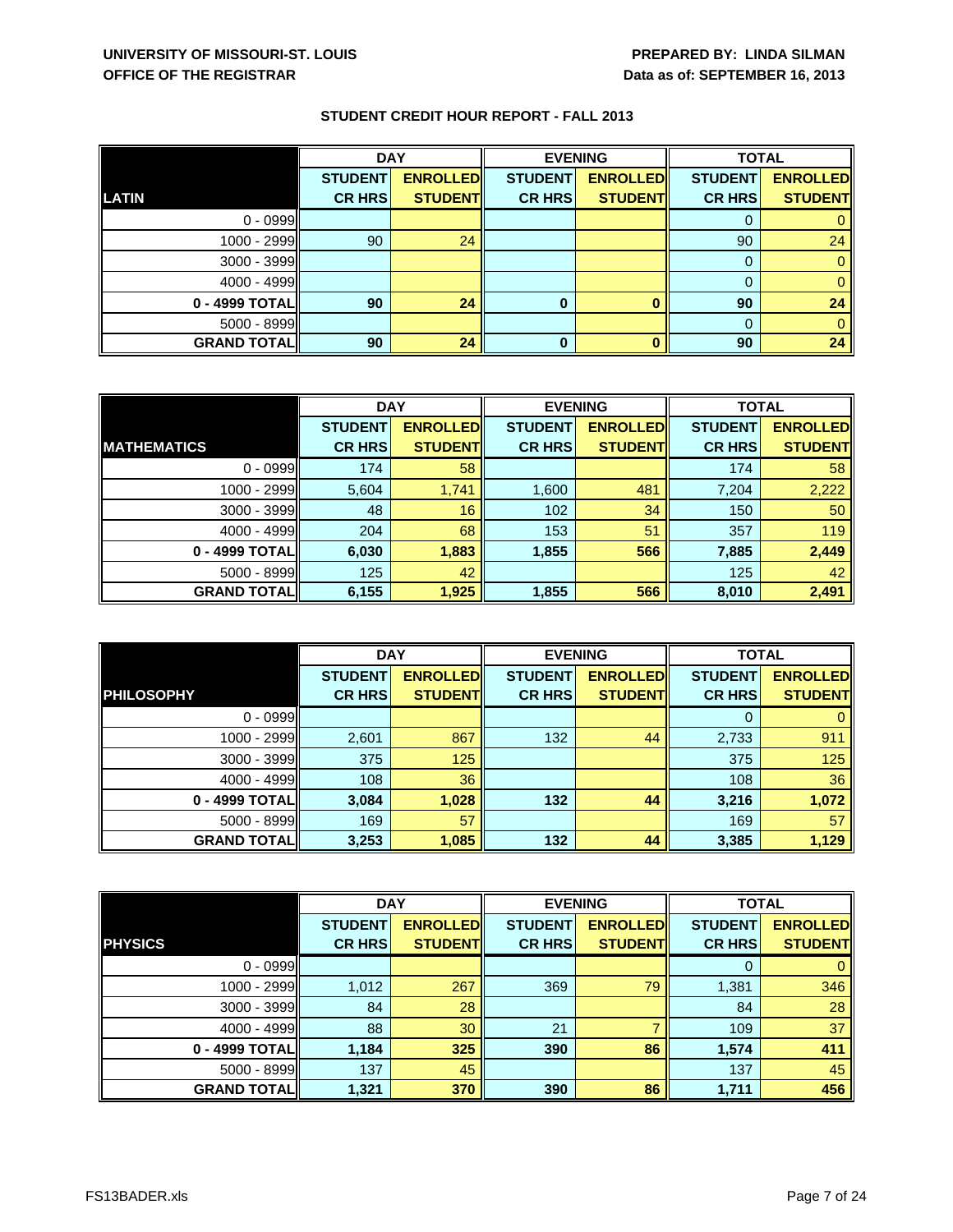|  |  |  |  | <b>STUDENT CREDIT HOUR REPORT - FALL 2013</b> |
|--|--|--|--|-----------------------------------------------|
|--|--|--|--|-----------------------------------------------|

|                          | <b>DAY</b>     |                 | <b>EVENING</b> |                 | <b>TOTAL</b>   |                 |
|--------------------------|----------------|-----------------|----------------|-----------------|----------------|-----------------|
|                          | <b>STUDENT</b> | <b>ENROLLED</b> | <b>STUDENT</b> | <b>ENROLLED</b> | <b>STUDENT</b> | <b>ENROLLED</b> |
| <b>POLITICAL SCIENCE</b> | <b>CR HRS</b>  | <b>STUDENT</b>  | <b>CR HRS</b>  | <b>STUDENT</b>  | <b>CR HRS</b>  | <b>STUDENT</b>  |
| $0 - 0999$               |                |                 |                |                 | 0              |                 |
| 1000 - 2999              | 813            | 271             | 123            | 41              | 936            | 312             |
| $3000 - 3999$            | 466            | 156             |                |                 | 466            | 156             |
| $4000 - 4999$            | 33             | 11              |                |                 | 33             | 11              |
| 0 - 4999 TOTAL           | 1,312          | 438             | 123            | 41              | 1,435          | 479             |
| 5000 - 8999              | 302            | 110             |                |                 | 302            | 110             |
| <b>GRAND TOTAL</b>       | 1,614          | 548             | 123            | 41              | 1,737          | 589             |

|                    | <b>DAY</b>     |                 | <b>EVENING</b> |                 | <b>TOTAL</b>   |                 |
|--------------------|----------------|-----------------|----------------|-----------------|----------------|-----------------|
|                    | <b>STUDENT</b> | <b>ENROLLED</b> | <b>STUDENT</b> | <b>ENROLLED</b> | <b>STUDENT</b> | <b>ENROLLED</b> |
| <b>PSYCHOLOGY</b>  | <b>CR HRS</b>  | <b>STUDENT</b>  | <b>CR HRS</b>  | <b>STUDENT</b>  | <b>CR HRS</b>  | <b>STUDENT</b>  |
| $0 - 0999$         |                |                 |                |                 |                |                 |
| 1000 - 2999        | 3,141          | 1,111           | 675            | 215             | 3,816          | 1,326           |
| $3000 - 3999$      | 1,485          | 503             | 3              | っ               | 1,488          | 505             |
| 4000 - 4999        | 451            | 167             |                |                 | 451            | 167             |
| 0 - 4999 TOTAL     | 5,077          | 1,781           | 678            | 217             | 5,755          | 1,998           |
| $5000 - 8999$      | 575            | 234             |                |                 | 575            | 234             |
| <b>GRAND TOTAL</b> | 5,652          | 2,015           | 678            | 217             | 6,330          | 2,232           |

|                    | <b>DAY</b>     |                 | <b>EVENING</b> |                 | <b>TOTAL</b>   |                 |
|--------------------|----------------|-----------------|----------------|-----------------|----------------|-----------------|
| <b>SCHOOL OF</b>   | <b>STUDENT</b> | <b>ENROLLED</b> | <b>STUDENT</b> | <b>ENROLLED</b> | <b>STUDENT</b> | <b>ENROLLED</b> |
| <b>SOCIAL WORK</b> | <b>CR HRS</b>  | <b>STUDENT</b>  | <b>CR HRS</b>  | <b>STUDENT</b>  | <b>CR HRS</b>  | <b>STUDENT</b>  |
| $0 - 0999$         |                |                 |                |                 |                |                 |
| $1000 - 2999$      | 253            | 103             | 154            | 68              | 407            | 171             |
| $3000 - 3999$      | 522            | 174             | 267            | 89              | 789            | 263             |
| $4000 - 4999$      | 382            | 152             | 149            | 50              | 531            | 202             |
| 0 - 4999 TOTAL     | 1,157          | 429             | 570            | 207             | 1,727          | 636             |
| $5000 - 8999$      | 1,204          | 452             |                |                 | 1,204          | 452             |
| <b>GRAND TOTAL</b> | 2,361          | 881             | 570            | 207             | 2,931          | 1,088           |

|                    | <b>DAY</b>     |                  | <b>EVENING</b> |                 | <b>TOTAL</b>   |                 |
|--------------------|----------------|------------------|----------------|-----------------|----------------|-----------------|
|                    | <b>STUDENT</b> | <b>ENROLLEDI</b> | <b>STUDENT</b> | <b>ENROLLED</b> | <b>STUDENT</b> | <b>ENROLLED</b> |
| <b>SOCIOLOGY</b>   | <b>CR HRS</b>  | <b>STUDENTI</b>  | <b>CR HRS</b>  | <b>STUDENT</b>  | <b>CR HRS</b>  | <b>STUDENT</b>  |
| $0 - 0999$         |                |                  |                |                 |                |                 |
| 1000 - 2999        | 828            | 277              | 42             | 14              | 870            | 291             |
| 3000 - 3999        | 225            | 75               | 21             |                 | 246            | 82              |
| $4000 - 4999$      | 192            | 64               |                |                 | 192            | 64              |
| 0 - 4999 TOTAL     | 1,245          | 416              | 63             | 21              | 1,308          | 437             |
| 5000 - 8999        |                |                  |                |                 | $\Omega$       |                 |
| <b>GRAND TOTAL</b> | 1,245          | 416              | 63             | 21              | 1,308          | 437             |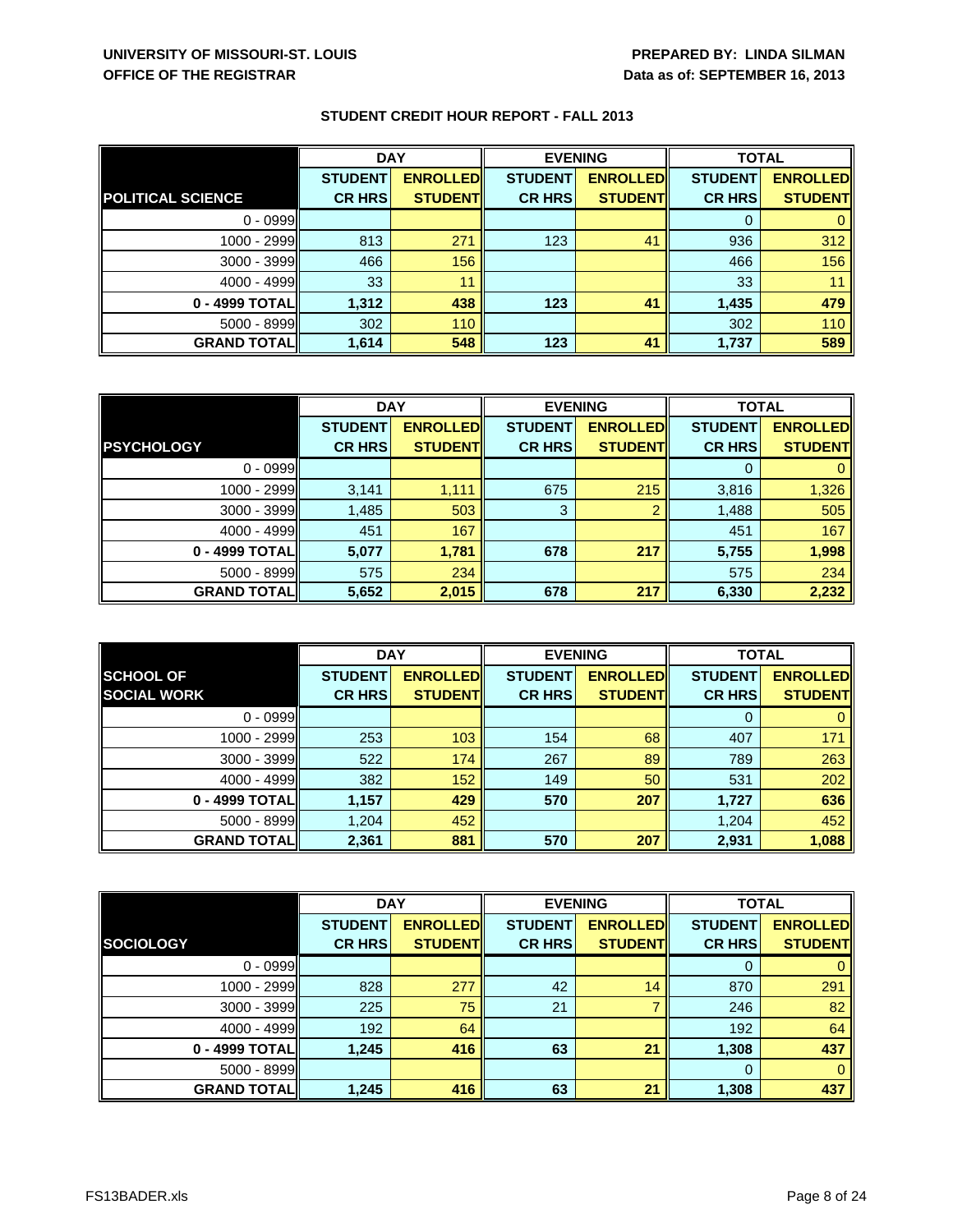# **UNIVERSITY OF MISSOURI-ST. LOUIS PREPARED BY: LINDA SILMAN OFFICE OF THE REGISTRAR DATA BY A CONSTRAR <b>D**ata as of: SEPTEMBER 16, 2013

|                    | <b>DAY</b>     |                 | <b>EVENING</b> |                 | <b>TOTAL</b>   |                 |
|--------------------|----------------|-----------------|----------------|-----------------|----------------|-----------------|
|                    | <b>STUDENT</b> | <b>ENROLLED</b> | <b>STUDENT</b> | <b>ENROLLED</b> | <b>STUDENT</b> | <b>ENROLLED</b> |
| <b>SPANISH</b>     | <b>CR HRS</b>  | <b>STUDENT</b>  | <b>CR HRS</b>  | <b>STUDENT</b>  | <b>CR HRS</b>  | <b>STUDENT</b>  |
| $0 - 0999$         |                |                 |                |                 | 0              |                 |
| 1000 - 2999        | 1,628          | 406             | 112            | 28              | 1,740          | 434             |
| 3000 - 3999        | 161            | 61              |                |                 | 161            | 61              |
| $4000 - 4999$      | 45             | 15              | 18             | 6               | 63             | 21              |
| 0 - 4999 TOTALI    | 1.834          | 482             | 130            | 34              | 1,964          | 516             |
| 5000 - 8999        | 18             | 6               |                |                 | 18             | 6               |
| <b>GRAND TOTAL</b> | 1,852          | 488             | 130            | 34              | 1,982          | 522             |

|                             | <b>DAY</b>     |                 | <b>EVENING</b> |                 | <b>TOTAL</b>   |                 |
|-----------------------------|----------------|-----------------|----------------|-----------------|----------------|-----------------|
| <b>WOMEN'S &amp; GENDER</b> | <b>STUDENT</b> | <b>ENROLLED</b> | <b>STUDENT</b> | <b>ENROLLED</b> | <b>STUDENT</b> | <b>ENROLLED</b> |
| <b>STUDIES</b>              | <b>CR HRS</b>  | <b>STUDENT</b>  | <b>CR HRS</b>  | <b>STUDENTI</b> | <b>CR HRS</b>  | <b>STUDENT</b>  |
| $0 - 0999$                  |                |                 |                |                 |                |                 |
| $1000 - 2999$               | 210            | 70              | 6              |                 | 216            | 72              |
| $3000 - 3999$               | 15             |                 |                |                 | 15             |                 |
| 4000 - 4999                 | 66             | 22              |                |                 | 66             | 22              |
| 0 - 4999 TOTAL              | 291            | 97              | 6              |                 | 297            | 99              |
| $5000 - 8999$               | 12             |                 |                |                 | 12             |                 |
| <b>GRAND TOTAL</b>          | 303            | 101             | 6              |                 | 309            | 103             |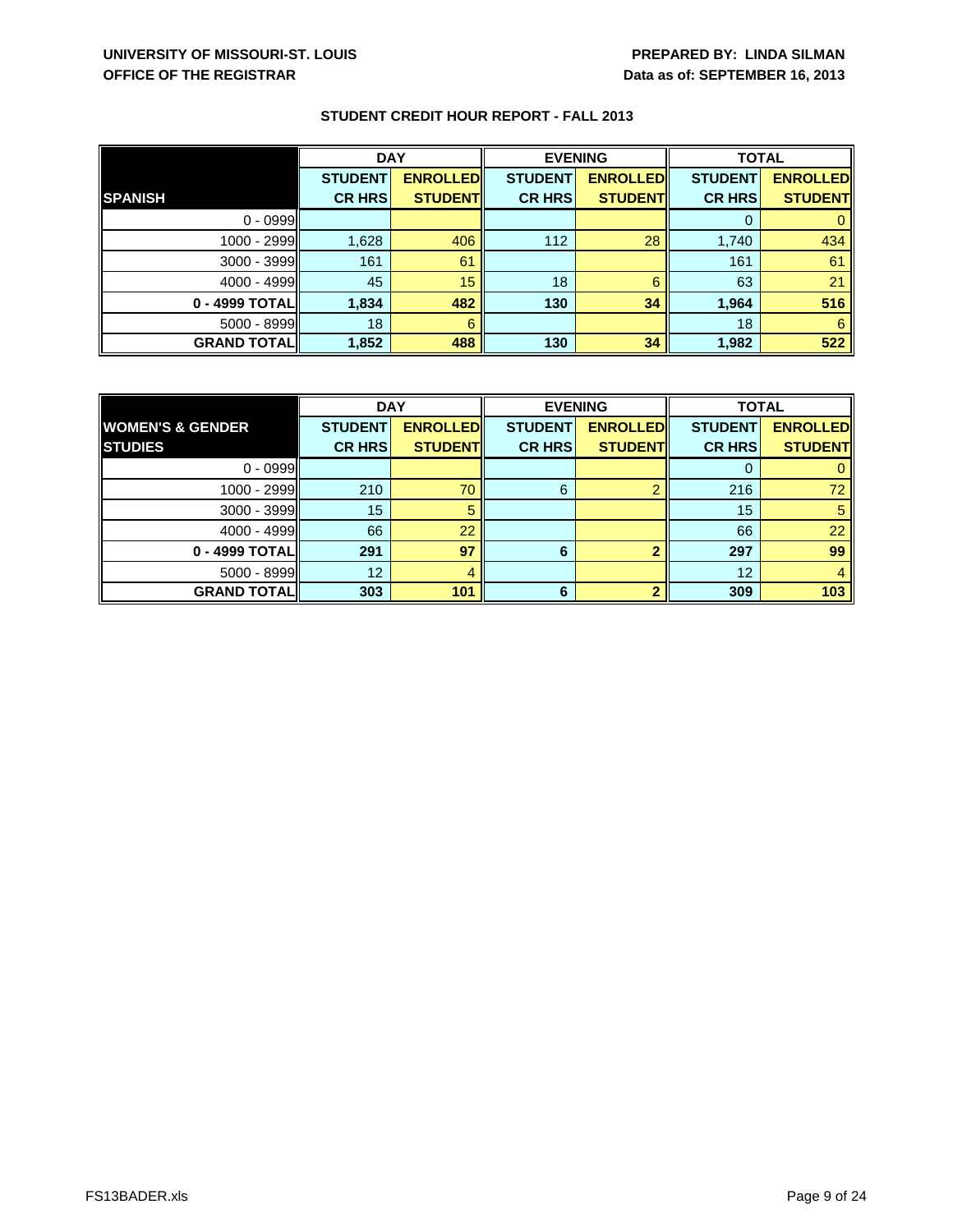|                      | <b>DAY</b>     |                 | <b>EVENING</b> |                 | <b>TOTAL</b>   |                 |
|----------------------|----------------|-----------------|----------------|-----------------|----------------|-----------------|
|                      | <b>STUDENT</b> | <b>ENROLLED</b> | <b>STUDENT</b> | <b>ENROLLED</b> | <b>STUDENT</b> | <b>ENROLLED</b> |
| <b>APPLIED MUSIC</b> | <b>CR HRS</b>  | <b>STUDENT</b>  | <b>CR HRS</b>  | <b>STUDENT</b>  | <b>CR HRS</b>  | <b>STUDENT</b>  |
| $0 - 0999$           |                |                 |                |                 | O              |                 |
| $1000 - 2999$        | 56             | 56              |                |                 | 56             | 56              |
| $3000 - 3999$        | 36             | 36              |                |                 | 36             | 36              |
| $4000 - 4999$        | 26             | 13              |                |                 | 26             | 13 <sup>°</sup> |
| 0 - 4999 TOTAL       | 118            | 105             | $\bf{0}$       |                 | 118            | 105             |
| $5000 - 8999$        |                |                 |                |                 |                |                 |
| <b>GRAND TOTAL</b>   | 119            | 106             | 0              |                 | 119            | 106             |

|                      | <b>DAY</b>     |                 | <b>EVENING</b> |                 | <b>TOTAL</b>   |                 |
|----------------------|----------------|-----------------|----------------|-----------------|----------------|-----------------|
|                      | <b>STUDENT</b> | <b>ENROLLED</b> | <b>STUDENT</b> | <b>ENROLLED</b> | <b>STUDENT</b> | <b>ENROLLED</b> |
| <b>ART EDUCATION</b> | <b>CR HRS</b>  | <b>STUDENTI</b> | <b>CR HRS</b>  | <b>STUDENT</b>  | <b>CR HRS</b>  | <b>STUDENT</b>  |
| $0 - 0999$           |                |                 |                |                 |                |                 |
| 1000 - 2999          | 174            | 58              |                |                 | 174            | 58              |
| $3000 - 3999$        |                |                 |                |                 |                |                 |
| $4000 - 4999$        | 42             | 14              |                |                 | 42             | 14              |
| 0 - 4999 TOTAL       | 216            | 72              | 0              |                 | 216            | 72              |
| $5000 - 8999$        | 36             | 12              |                |                 | 36             | 12 <sup>1</sup> |
| <b>GRAND TOTALI</b>  | 252            | 84              | $\bf{0}$       |                 | 252            | 84              |

|                    | <b>DAY</b>     |                 | <b>EVENING</b> |                 | <b>TOTAL</b>   |                 |
|--------------------|----------------|-----------------|----------------|-----------------|----------------|-----------------|
|                    | <b>STUDENT</b> | <b>ENROLLED</b> | <b>STUDENT</b> | <b>ENROLLED</b> | <b>STUDENT</b> | <b>ENROLLED</b> |
| <b>ART HISTORY</b> | <b>CR HRS</b>  | <b>STUDENT</b>  | <b>CR HRS</b>  | <b>STUDENT</b>  | <b>CR HRS</b>  | <b>STUDENT</b>  |
| $0 - 0999$         |                |                 |                |                 |                |                 |
| 1000 - 2999        | 867            | 289             | 177            | 59              | 1,044          | 348             |
| $3000 - 3999$      | 130            | 44              |                |                 | 130            | 44              |
| $4000 - 4999$      | 12             |                 |                |                 | 12             |                 |
| 0 - 4999 TOTAL     | 1,009          | 337             | 177            | 59              | 1,186          | 396             |
| 5000 - 8999        | 12             |                 |                |                 | 12             |                 |
| <b>GRAND TOTAL</b> | 1,021          | 341             | 177            | 59              | 1,198          | 400             |

|                      | <b>DAY</b>     |                 | <b>EVENING</b> |                 | <b>TOTAL</b>   |                 |
|----------------------|----------------|-----------------|----------------|-----------------|----------------|-----------------|
|                      | <b>STUDENT</b> | <b>ENROLLED</b> | <b>STUDENT</b> | <b>ENROLLED</b> | <b>STUDENT</b> | <b>ENROLLED</b> |
| <b>COMMUNICATION</b> | <b>CR HRS</b>  | <b>STUDENT</b>  | <b>CR HRS</b>  | <b>STUDENT</b>  | <b>CR HRS</b>  | <b>STUDENT</b>  |
| $0 - 0999$           |                |                 |                |                 |                |                 |
| $1000 - 2999$        | 2,328          | 776             | 21             |                 | 2,349          | 783             |
| $3000 - 3999$        | 1,386          | 462             | 30             | 10              | 1,416          | 472             |
| $4000 - 4999$        | 148            | 44              |                |                 | 148            | 44              |
| 0 - 4999 TOTAL       | 3,862          | 1,282           | 51             | 17              | 3,913          | 1,299           |
| $5000 - 8999$        | 103            | 35              |                |                 | 103            | 35              |
| <b>GRAND TOTAL</b>   | 3,965          | 1,317           | 51             | 17              | 4,016          | 1,334           |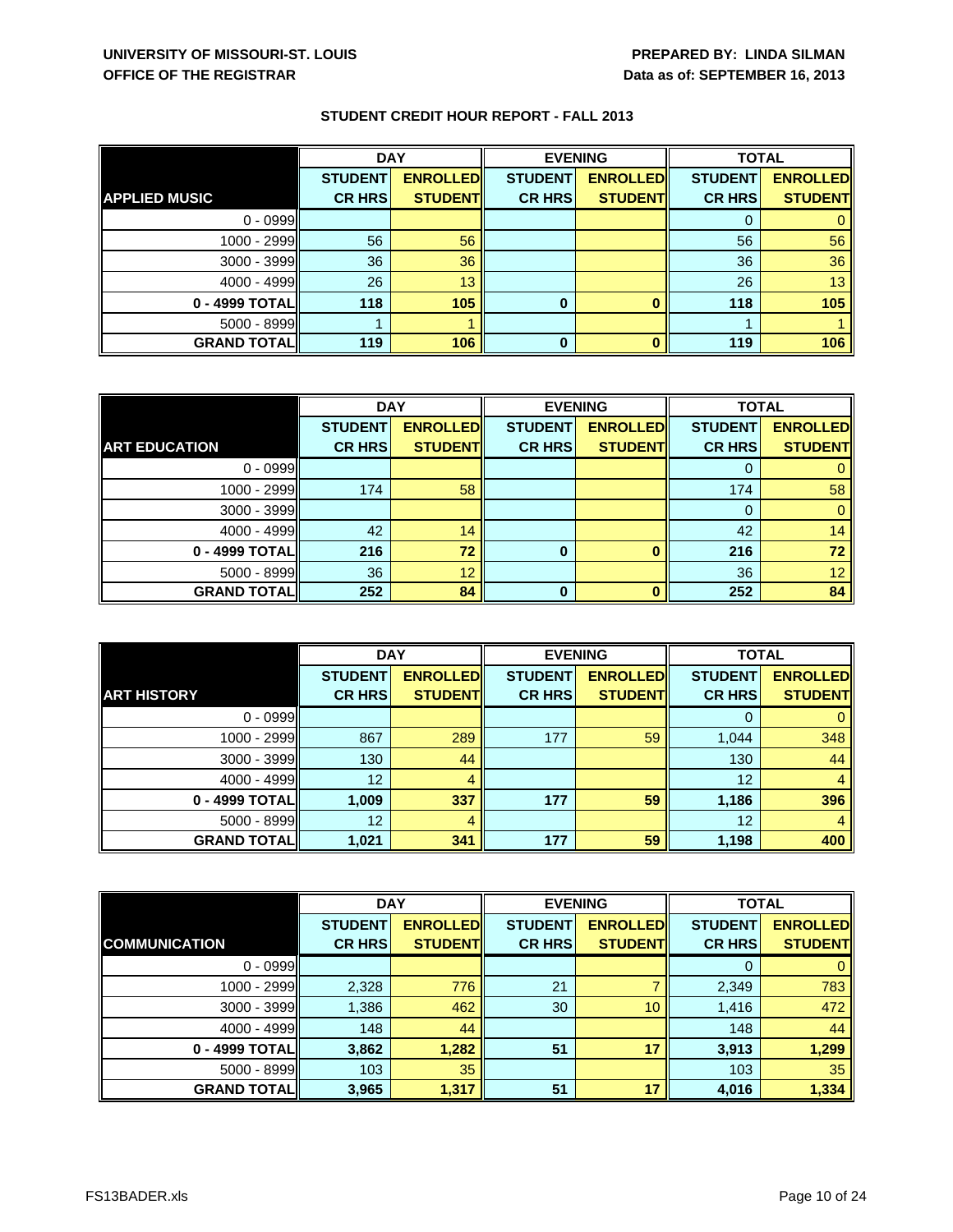|                    | <b>DAY</b>     |                 | <b>EVENING</b> |                 | <b>TOTAL</b>   |                 |
|--------------------|----------------|-----------------|----------------|-----------------|----------------|-----------------|
| <b>ENSEMBLE</b>    | <b>STUDENT</b> | <b>ENROLLED</b> | <b>STUDENT</b> | <b>ENROLLED</b> | <b>STUDENT</b> | <b>ENROLLED</b> |
| <b>PERFORMANCE</b> | <b>CR HRS</b>  | <b>STUDENT</b>  | <b>CR HRS</b>  | <b>STUDENTI</b> | <b>CR HRS</b>  | <b>STUDENT</b>  |
| $0 - 0999$         |                |                 |                |                 |                |                 |
| $1000 - 2999$      | 254            | 254             | ົ              |                 | 256            | 256             |
| 3000 - 3999        |                |                 |                |                 | 0              |                 |
| $4000 - 4999$      | 4              |                 |                |                 | 4              |                 |
| 0 - 4999 TOTAL     | 258            | 258             | ົ              |                 | 260            | 260             |
| $5000 - 8999$      |                |                 |                |                 | 0              |                 |
| <b>GRAND TOTAL</b> | 258            | 258             | າ              |                 | 260            | 260             |

|                      | <b>DAY</b>     |                 | <b>EVENING</b> |                 | <b>TOTAL</b>   |                 |
|----------------------|----------------|-----------------|----------------|-----------------|----------------|-----------------|
|                      | <b>STUDENT</b> | <b>ENROLLED</b> | <b>STUDENT</b> | <b>ENROLLED</b> | <b>STUDENT</b> | <b>ENROLLED</b> |
| <b>MEDIA STUDIES</b> | <b>CR HRS</b>  | <b>STUDENT</b>  | <b>CR HRS</b>  | <b>STUDENT</b>  | <b>CR HRS</b>  | <b>STUDENT</b>  |
| $0 - 0999$           |                |                 |                |                 |                |                 |
| 1000 - 2999          | 1,245          | 415             |                |                 | 1,245          | 415             |
| $3000 - 3999$        | 483            | 155             | 18             | 6               | 501            | 161             |
| $4000 - 4999$        |                |                 |                |                 |                |                 |
| 0 - 4999 TOTAL       | 1,728          | 570             | 18             | 6               | 1,746          | 576             |
| $5000 - 8999$        |                |                 |                |                 |                |                 |
| <b>GRAND TOTALI</b>  | 1,728          | 570             | 18             | 6               | 1,746          | 576             |

|                        | <b>DAY</b>     |                 | <b>EVENING</b> |                 | <b>TOTAL</b>   |                 |
|------------------------|----------------|-----------------|----------------|-----------------|----------------|-----------------|
|                        | <b>STUDENT</b> | <b>ENROLLED</b> | <b>STUDENT</b> | <b>ENROLLED</b> | <b>STUDENT</b> | <b>ENROLLED</b> |
| <b>MUSIC EDUCATION</b> | <b>CR HRS</b>  | <b>STUDENT</b>  | <b>CR HRS</b>  | <b>STUDENT</b>  | <b>CR HRS</b>  | <b>STUDENT</b>  |
| $0 - 0999$             |                |                 |                |                 | O              |                 |
| 1000 - 2999            |                |                 |                |                 | 0              |                 |
| $3000 - 3999$          | 206            | 73              | 48             | 16              | 254            | 89              |
| $4000 - 4999$          |                |                 |                |                 | 0              |                 |
| 0 - 4999 TOTAL         | 206            | 73              | 48             | 16              | 254            | 89              |
| $5000 - 8999$          | 84             | 28              |                |                 | 84             | 28              |
| <b>GRAND TOTAL</b>     | 290            | 101             | 48             | 16              | 338            | 117             |

|                      | <b>DAY</b>     |                  | <b>EVENING</b> |                 | <b>TOTAL</b>   |                 |
|----------------------|----------------|------------------|----------------|-----------------|----------------|-----------------|
|                      | <b>STUDENT</b> | <b>ENROLLEDI</b> | <b>STUDENT</b> | <b>ENROLLED</b> | <b>STUDENT</b> | <b>ENROLLED</b> |
| <b>MUSIC HISTORY</b> | <b>CR HRS</b>  | <b>STUDENT</b>   | <b>CR HRS</b>  | <b>STUDENT</b>  | <b>CR HRS</b>  | <b>STUDENT</b>  |
| $0 - 0999$           |                |                  |                |                 |                |                 |
| 1000 - 2999          | 684            | 228              |                |                 | 684            | 228             |
| 3000 - 3999          |                |                  |                |                 |                |                 |
| $4000 - 4999$        | 36             | 12               |                |                 | 36             | 12 <sup>1</sup> |
| 0 - 4999 TOTAL       | 720            | 240              | 0              |                 | 720            | 240             |
| 5000 - 8999          |                |                  |                |                 |                |                 |
| <b>GRAND TOTAL</b>   | 720            | 240              | 0              |                 | 720            | 240             |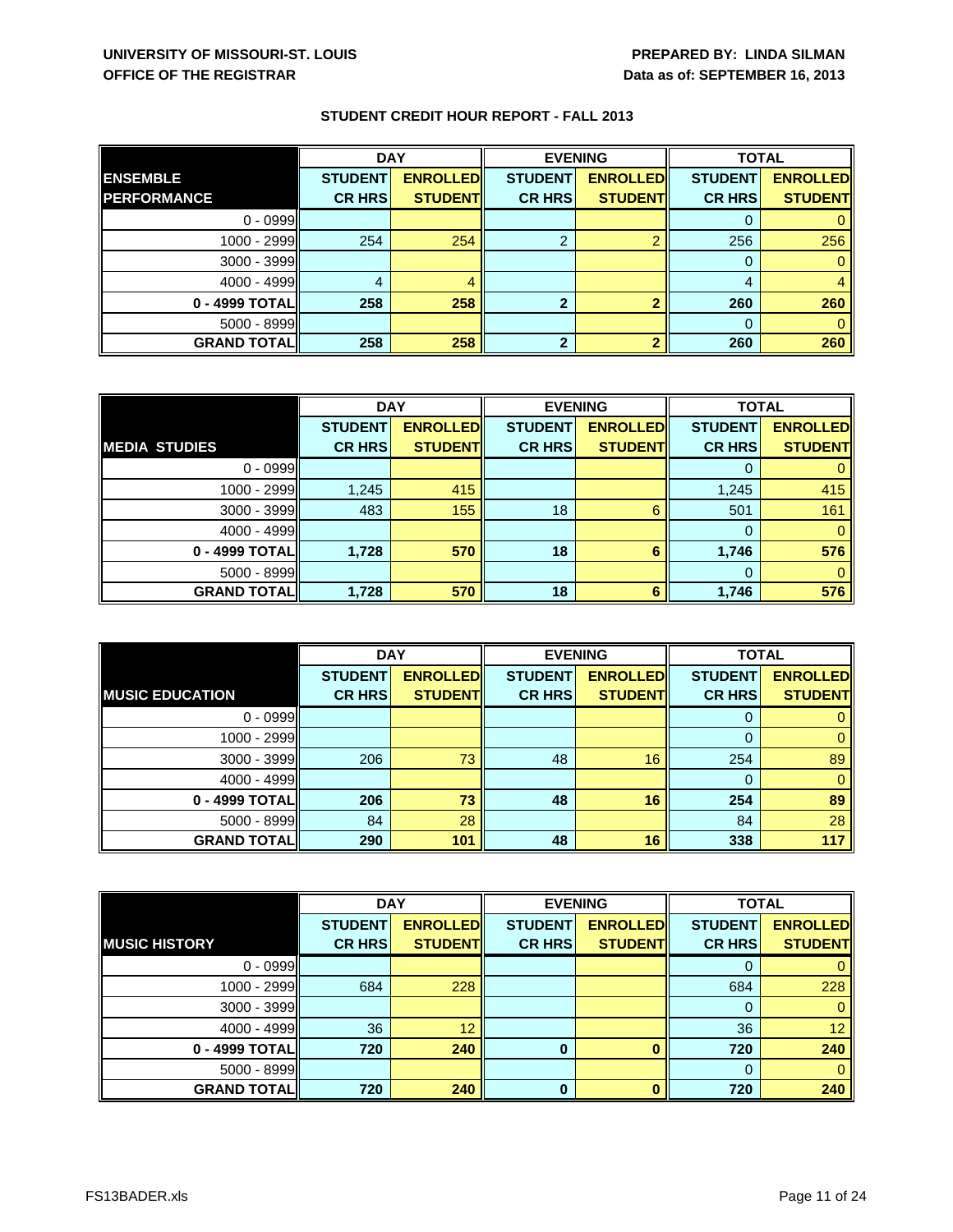|                    | <b>DAY</b>     |                 | <b>EVENING</b> |                 |                | <b>TOTAL</b>    |  |
|--------------------|----------------|-----------------|----------------|-----------------|----------------|-----------------|--|
|                    | <b>STUDENT</b> | <b>ENROLLED</b> | <b>STUDENT</b> | <b>ENROLLED</b> | <b>STUDENT</b> | <b>ENROLLED</b> |  |
| <b>PEDAGOGY</b>    | <b>CR HRS</b>  | <b>STUDENT</b>  | <b>CR HRS</b>  | <b>STUDENTI</b> | <b>CR HRS</b>  | <b>STUDENT</b>  |  |
| $0 - 0999$         |                |                 |                |                 |                |                 |  |
| $1000 - 2999$      | 28             | 14              |                |                 | 28             | 14              |  |
| $3000 - 3999$      |                |                 |                |                 |                |                 |  |
| $4000 - 4999$      |                |                 |                |                 |                |                 |  |
| 0 - 4999 TOTAL     | 28             | 14              | 0              |                 | 28             | 14              |  |
| $5000 - 8999$      |                |                 |                |                 |                |                 |  |
| <b>GRAND TOTAL</b> | 28             | 14              | 0              |                 | 28             | 14              |  |

|                    | <b>DAY</b>     |                 | <b>EVENING</b> |                 | <b>TOTAL</b>   |                 |
|--------------------|----------------|-----------------|----------------|-----------------|----------------|-----------------|
|                    | <b>STUDENT</b> | <b>ENROLLED</b> | <b>STUDENT</b> | <b>ENROLLED</b> | <b>STUDENT</b> | <b>ENROLLED</b> |
| <b>PRACTICUM</b>   | <b>CR HRS</b>  | <b>STUDENT</b>  | <b>CR HRS</b>  | <b>STUDENT</b>  | <b>CR HRS</b>  | <b>STUDENT</b>  |
| $0 - 0999$         |                |                 |                |                 |                |                 |
| 1000 - 2999        | 77             | 77              |                |                 | 77             |                 |
| $3000 - 3999$      | 57             | 30              |                |                 | 57             | 30              |
| 4000 - 4999        | ົ              |                 |                |                 | ົ              |                 |
| 0 - 4999 TOTAL     | 136            | 108             | 0              |                 | 136            | 108             |
| $5000 - 8999$      |                |                 |                |                 | 0              |                 |
| <b>GRAND TOTAL</b> | 136            | 108             | 0              |                 | 136            | 108             |

|                    | <b>DAY</b>     |                 |                | <b>EVENING</b>  |                | <b>TOTAL</b>    |  |
|--------------------|----------------|-----------------|----------------|-----------------|----------------|-----------------|--|
|                    | <b>STUDENT</b> | <b>ENROLLED</b> | <b>STUDENT</b> | <b>ENROLLED</b> | <b>STUDENT</b> | <b>ENROLLED</b> |  |
| <b>STUDIO ART</b>  | <b>CR HRS</b>  | <b>STUDENT</b>  | <b>CR HRS</b>  | <b>STUDENT</b>  | <b>CR HRS</b>  | <b>STUDENT</b>  |  |
| $0 - 0999$         |                |                 |                |                 |                |                 |  |
| 1000 - 2999        | 964            | 322             | 174            | 58              | 1,138          | 380             |  |
| 3000 - 3999        | 320            | 107             | 24             | 8               | 344            | 115             |  |
| $4000 - 4999$      | 111            | 37              |                |                 | 111            | 37              |  |
| 0 - 4999 TOTAL     | 1,395          | 466             | 198            | 66              | 1,593          | 532             |  |
| $5000 - 8999$      | 3              |                 |                |                 | 3              |                 |  |
| <b>GRAND TOTAL</b> | 1,398          | 467             | 198            | 66              | 1,596          | 533             |  |

|                    | <b>DAY</b>     |                 | <b>EVENING</b> |                 | <b>TOTAL</b>   |                 |
|--------------------|----------------|-----------------|----------------|-----------------|----------------|-----------------|
|                    | <b>STUDENT</b> | <b>ENROLLED</b> | <b>STUDENT</b> | <b>ENROLLED</b> | <b>STUDENT</b> | <b>ENROLLED</b> |
| <b>THEATRE</b>     | <b>CR HRS</b>  | <b>STUDENT</b>  | <b>CR HRS</b>  | <b>STUDENT</b>  | <b>CR HRS</b>  | <b>STUDENT</b>  |
| $0 - 0999$         |                |                 |                |                 |                |                 |
| $1000 - 2999$      |                |                 |                |                 |                |                 |
| $3000 - 3999$      |                |                 |                |                 |                |                 |
| 4000 - 4999        |                |                 |                |                 |                |                 |
| 0 - 4999 TOTAL     |                |                 | O              |                 |                |                 |
| 5000 - 8999        |                |                 |                |                 |                |                 |
| <b>GRAND TOTAL</b> |                |                 | 0              |                 | 0              |                 |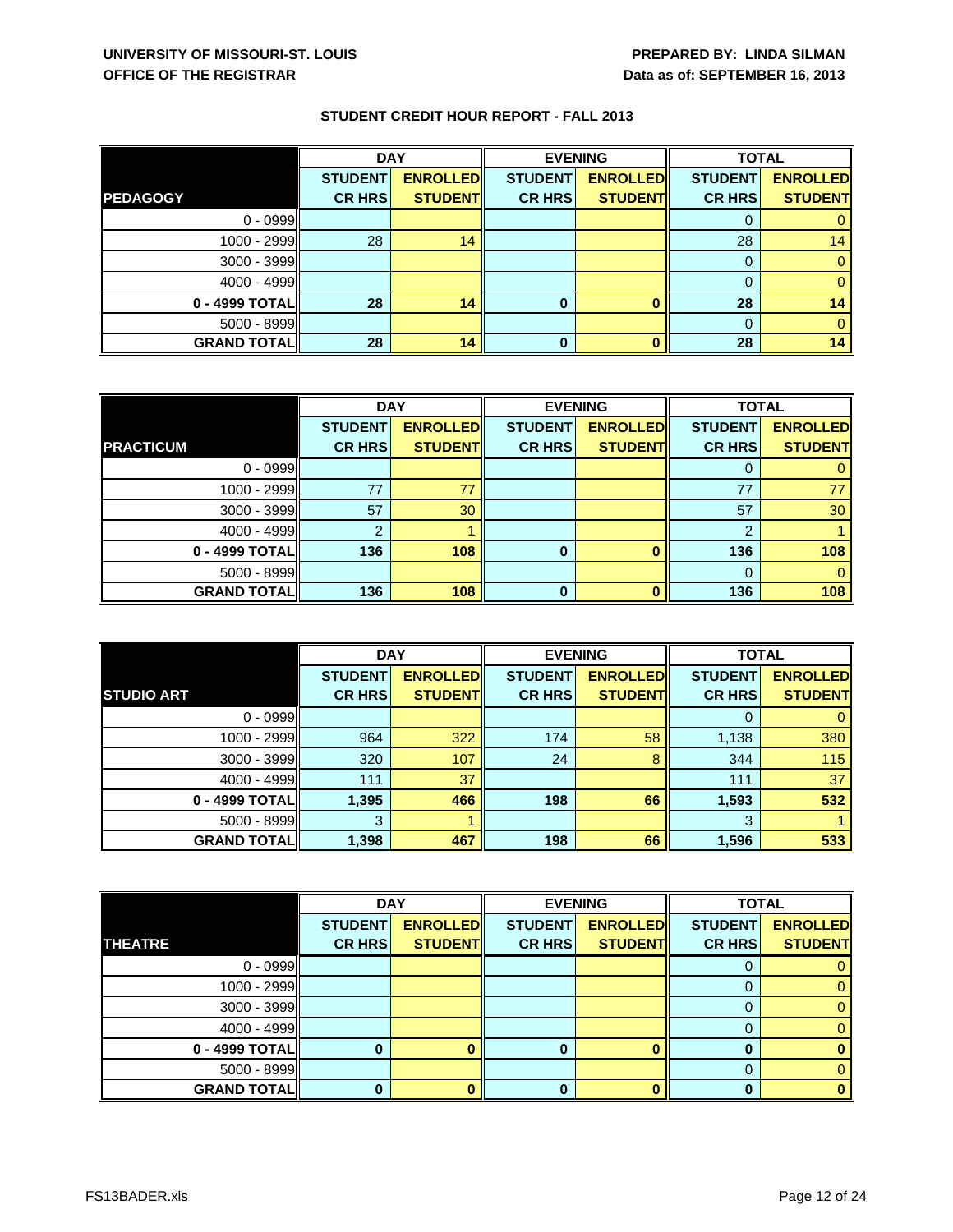|                          | <b>DAY</b>     |                 | <b>EVENING</b> |                 | <b>TOTAL</b>   |                 |
|--------------------------|----------------|-----------------|----------------|-----------------|----------------|-----------------|
|                          | <b>STUDENT</b> | <b>ENROLLED</b> | <b>STUDENT</b> | <b>ENROLLED</b> | <b>STUDENT</b> | <b>ENROLLED</b> |
| <b>THEATRE AND DANCE</b> | <b>CR HRS</b>  | <b>STUDENT</b>  | <b>CR HRS</b>  | <b>STUDENT</b>  | <b>CR HRS</b>  | <b>STUDENT</b>  |
| $0 - 0999$               |                |                 |                |                 | O              |                 |
| $1000 - 2999$            | 596            | 212             | 108            | 36              | 704            | 248             |
| 3000 - 3999              | 64             | 22              |                |                 | 64             | 22              |
| $4000 - 4999$            | 12             |                 |                |                 | 12             | 4               |
| 0 - 4999 TOTAL           | 672            | 238             | 108            | 36              | 780            | 274             |
| 5000 - 8999              |                |                 |                |                 | 0              |                 |
| <b>GRAND TOTAL</b>       | 672            | 238             | 108            | 36              | 780            | 274             |

|                                 | <b>DAY</b>     |                 | <b>EVENING</b> |                 | <b>TOTAL</b>   |                 |
|---------------------------------|----------------|-----------------|----------------|-----------------|----------------|-----------------|
|                                 | <b>STUDENT</b> | <b>ENROLLED</b> | <b>STUDENT</b> | <b>ENROLLED</b> | <b>STUDENT</b> | <b>ENROLLED</b> |
| <b>THEORY &amp; COMPOSITION</b> | <b>CR HRS</b>  | <b>STUDENT</b>  | <b>CR HRS</b>  | <b>STUDENTI</b> | <b>CR HRS</b>  | <b>STUDENT</b>  |
| $0 - 0999$                      |                |                 |                |                 |                |                 |
| $1000 - 2999$                   | 142            | 76              |                |                 | 142            | 76              |
| $3000 - 3999$                   | 32             | 17              |                |                 | 32             |                 |
| 4000 - 4999                     |                |                 |                |                 |                |                 |
| 0 - 4999 TOTAL                  | 174            | 93              | 0              |                 | 174            | 93              |
| $5000 - 8999$                   |                |                 |                |                 |                |                 |
| <b>GRAND TOTAL</b>              | 174            | 93              | $\bf{0}$       |                 | 174            | 93              |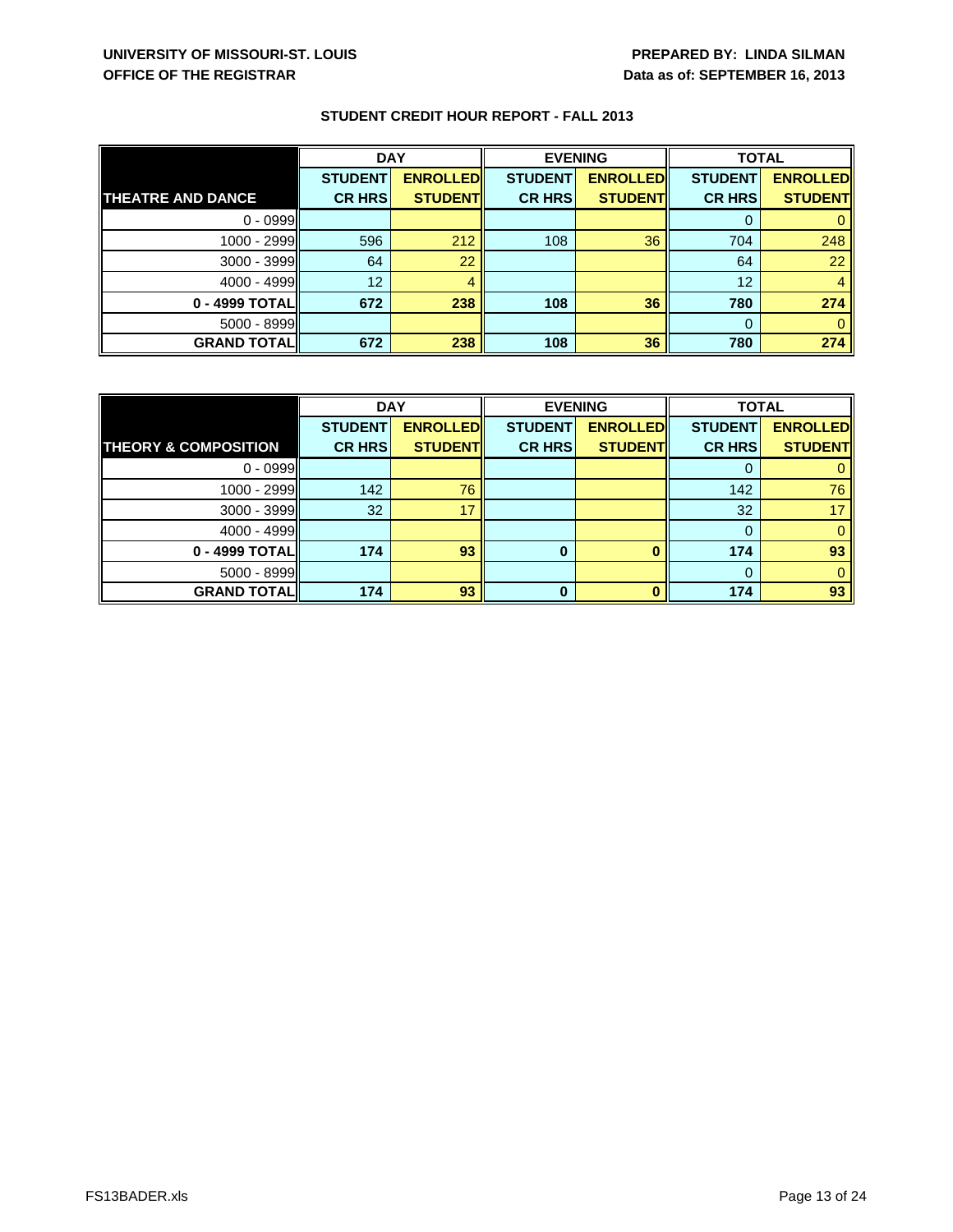| <b>STUDENT CREDIT HOUR REPORT - FALL 2013</b> |
|-----------------------------------------------|
|-----------------------------------------------|

|                     | <b>DAY</b>     |                 | <b>EVENING</b> |                 | <b>TOTAL</b>   |                 |
|---------------------|----------------|-----------------|----------------|-----------------|----------------|-----------------|
|                     | <b>STUDENT</b> | <b>ENROLLED</b> | <b>STUDENT</b> | <b>ENROLLED</b> | <b>STUDENT</b> | <b>ENROLLED</b> |
| <b>ACCOUNTING</b>   | <b>CR HRS</b>  | <b>STUDENTI</b> | <b>CR HRS</b>  | <b>STUDENTI</b> | <b>CR HRS</b>  | <b>STUDENTI</b> |
| $0 - 0999$          |                |                 |                |                 | 0              |                 |
| 1000 - 2999         | 1,179          | 393             | 231            | 77              | 1,410          | 470             |
| 3000 - 3999         | 802            | 268             | 549            | 183             | 1,351          | 451             |
| $4000 - 4999$       |                |                 | 354            | 118             | 354            | 118             |
| 0 - 4999 TOTALI     | 1,981          | 661             | 1,134          | 378             | 3,115          | 1,039           |
| 5000-8999           | 360            | 120             |                |                 | 360            | 120             |
| <b>GRAND TOTALI</b> | 2,341          | 781             | 1,134          | 378             | 3,475          | 1,159           |

|                       | <b>DAY</b>     |                 | <b>EVENING</b> |                 | <b>TOTAL</b>   |                 |
|-----------------------|----------------|-----------------|----------------|-----------------|----------------|-----------------|
| <b>BUSINESS</b>       | <b>STUDENT</b> | <b>ENROLLED</b> | <b>STUDENT</b> | <b>ENROLLED</b> | <b>STUDENT</b> | <b>ENROLLED</b> |
| <b>ADMINISTRATION</b> | <b>CR HRS</b>  | <b>STUDENT</b>  | <b>CR HRS</b>  | <b>STUDENT</b>  | <b>CR HRS</b>  | <b>STUDENT</b>  |
| $0 - 0999$            |                |                 |                |                 |                |                 |
| 1000 - 2999           | 1,275          | 425             | 264            | 88              | 1,539          | 513             |
| $3000 - 3999$         | 18             |                 |                |                 | 18             |                 |
| $4000 - 4999$         |                |                 |                |                 |                |                 |
| 0 - 4999 TOTAL        | 1,293          | 431             | 264            | 88              | 1,557          | 519             |
| $5000 - 8999$         | 667            | 231             |                |                 | 667            | 231             |
| <b>GRAND TOTAL</b>    | 1,960          | 662             | 264            | 88              | 2,224          | 750             |

|                    | <b>DAY</b>     |                 | <b>EVENING</b> |                 | <b>TOTAL</b>   |                 |
|--------------------|----------------|-----------------|----------------|-----------------|----------------|-----------------|
|                    | <b>STUDENT</b> | <b>ENROLLED</b> | <b>STUDENT</b> | <b>ENROLLED</b> | <b>STUDENT</b> | <b>ENROLLED</b> |
| <b>FINANCE</b>     | <b>CR HRS</b>  | <b>STUDENT</b>  | <b>CR HRS</b>  | <b>STUDENT</b>  | <b>CR HRS</b>  | <b>STUDENT</b>  |
| $0 - 0999$         |                |                 |                |                 | 0              |                 |
| 1000 - 2999        | 66             | 22              |                |                 | 66             | 22              |
| $3000 - 3999$      | 1,534          | 528             | 576            | 200             | 2,110          | 728             |
| $4000 - 4999$      |                |                 |                |                 | 0              |                 |
| 0 - 4999 TOTAL     | 1,600          | 550             | 576            | 200             | 2,176          | 750             |
| $5000 - 8999$      | 385            | 129             |                |                 | 385            | 129             |
| <b>GRAND TOTAL</b> | 1,985          | 679             | 576            | 200             | 2,561          | 879             |

|                    | <b>DAY</b>     |                 | <b>EVENING</b> |                 | <b>TOTAL</b>   |                 |
|--------------------|----------------|-----------------|----------------|-----------------|----------------|-----------------|
| <b>INFORMATION</b> | <b>STUDENT</b> | <b>ENROLLED</b> | <b>STUDENT</b> | <b>ENROLLED</b> | <b>STUDENT</b> | <b>ENROLLED</b> |
| <b>SYSTEMS</b>     | <b>CR HRS</b>  | <b>STUDENT</b>  | <b>CR HRS</b>  | <b>STUDENT</b>  | <b>CR HRS</b>  | <b>STUDENT</b>  |
| $0 - 0999$         |                |                 |                |                 | 0              |                 |
| 1000 - 2999        | 1,500          | 500             | 348            | 116             | 1,848          | 616             |
| $3000 - 3999$      | 204            | 68              | 279            | 93              | 483            | 161             |
| $4000 - 4999$      |                |                 | 60             | 20              | 60             | 20              |
| 0 - 4999 TOTAL     | 1,704          | 568             | 687            | 229             | 2,391          | 797             |
| 5000 - 8999        | 507            | 169             |                |                 | 507            | 169             |
| <b>GRAND TOTAL</b> | 2,211          | 737             | 687            | 229             | 2,898          | 966             |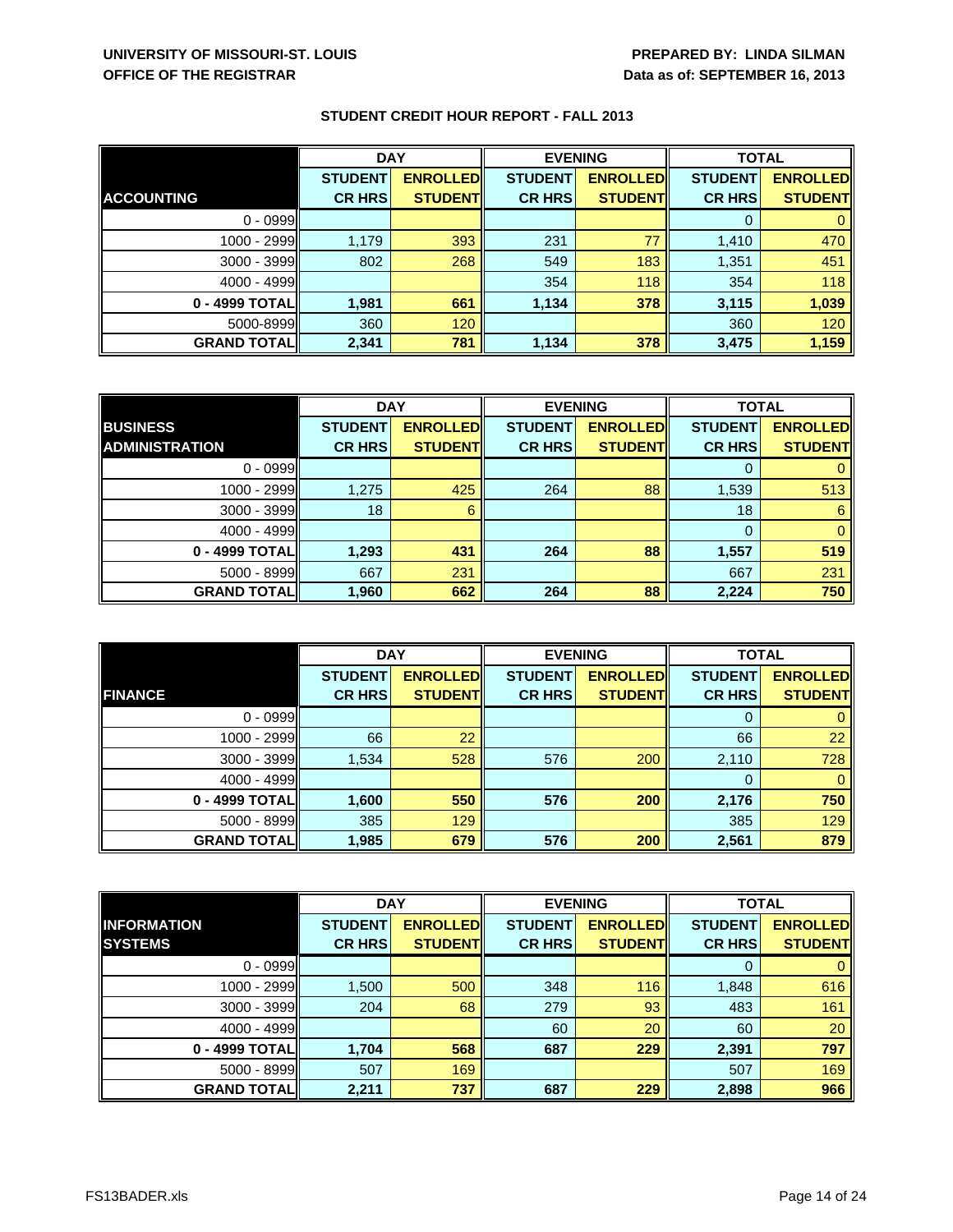| <b>LOGISTICS &amp;</b> | <b>DAY</b>     |                 | <b>EVENING</b> |                 | <b>TOTAL</b>   |                 |
|------------------------|----------------|-----------------|----------------|-----------------|----------------|-----------------|
| <b>OPERATIONS</b>      | <b>STUDENT</b> | <b>ENROLLED</b> | <b>STUDENT</b> | <b>ENROLLED</b> | <b>STUDENT</b> | <b>ENROLLED</b> |
| <b>IMANAGEMENT</b>     | <b>CR HRS</b>  | <b>STUDENTI</b> | <b>CR HRS</b>  | <b>STUDENTI</b> | <b>CR HRS</b>  | <b>STUDENT</b>  |
| $0 - 0999$             |                |                 |                |                 | 0              |                 |
| 1000 - 2999            |                |                 |                |                 | 0              |                 |
| $3000 - 3999$          | 1,170          | 390             | 465            | 155             | 1,635          | 545             |
| $4000 - 4999$          | 81             | 27              | 66             | 22              | 147            | 49              |
| 0 - 4999 TOTAL         | 1,251          | 417             | 531            | 177             | 1,782          | 594             |
| $5000 - 8999$          | 335            | 113             |                |                 | 335            | 113             |
| <b>GRAND TOTAL</b>     | 1,586          | 530             | 531            | 177             | 2,117          | 707             |

|                    | <b>DAY</b>     |                 | <b>EVENING</b> |                 | <b>TOTAL</b>   |                 |
|--------------------|----------------|-----------------|----------------|-----------------|----------------|-----------------|
|                    | <b>STUDENT</b> | <b>ENROLLED</b> | <b>STUDENT</b> | <b>ENROLLED</b> | <b>STUDENT</b> | <b>ENROLLED</b> |
| <b>IMANAGEMENT</b> | <b>CR HRS</b>  | <b>STUDENT</b>  | <b>CR HRS</b>  | <b>STUDENT</b>  | <b>CR HRS</b>  | <b>STUDENT</b>  |
| $0 - 0999$         |                |                 |                |                 |                |                 |
| 1000 - 2999        |                |                 |                |                 |                |                 |
| $3000 - 3999$      | 1,299          | 433             | 693            | 231             | 1,992          | 664             |
| 4000 - 4999        | 324            | 108             | 207            | 69              | 531            | 177             |
| 0 - 4999 TOTAL     | 1,623          | 541             | 900            | 300             | 2,523          | 841             |
| 5000 - 8999        | 249            | 83              |                |                 | 249            | 83              |
| <b>GRAND TOTAL</b> | 1,872          | 624             | 900            | 300             | 2,772          | 924             |

|                      | <b>DAY</b>     |                 | <b>EVENING</b> |                 | <b>TOTAL</b>   |                 |
|----------------------|----------------|-----------------|----------------|-----------------|----------------|-----------------|
| <b>INTERNATIONAL</b> | <b>STUDENT</b> | <b>ENROLLED</b> | <b>STUDENT</b> | <b>ENROLLED</b> | <b>STUDENT</b> | <b>ENROLLED</b> |
| <b>BUSINESS</b>      | <b>CR HRS</b>  | <b>STUDENTI</b> | <b>CR HRSI</b> | <b>STUDENTI</b> | <b>CR HRS</b>  | <b>STUDENTI</b> |
| $0 - 0999$           |                |                 |                |                 | O              |                 |
| 1000 - 2999I         |                |                 |                |                 | $\Omega$       |                 |
| $3000 - 3999$        | 456            | 152             | 63             | 21              | 519            | 173             |
| $4000 - 4999$        |                |                 |                |                 | 0              |                 |
| 0 - 4999 TOTAL       | 456            | 152             | 63             | 21              | 519            | 173             |
| $5000 - 8999$        | 129            | 43              |                |                 | 129            | 43              |
| <b>GRAND TOTAL</b>   | 585            | 195             | 63             | 21              | 648            | 216             |

|                     | <b>DAY</b>     |                 | <b>EVENING</b> |                 | <b>TOTAL</b>   |                 |
|---------------------|----------------|-----------------|----------------|-----------------|----------------|-----------------|
|                     | <b>STUDENT</b> | <b>ENROLLED</b> | <b>STUDENT</b> | <b>ENROLLED</b> | <b>STUDENT</b> | <b>ENROLLED</b> |
| <b>MARKETING</b>    | <b>CR HRS</b>  | <b>STUDENTI</b> | <b>CR HRS</b>  | <b>STUDENT</b>  | <b>CR HRS</b>  | <b>STUDENT</b>  |
| $0 - 0999$          |                |                 |                |                 |                |                 |
| 1000 - 2999         |                |                 |                |                 |                |                 |
| 3000 - 3999         | 1,706          | 575             | 255            | 85              | 1,961          | 660             |
| $4000 - 4999$       | 60             | 20              | 45             | 15              | 105            | 35              |
| 0 - 4999 TOTAL      | 1,766          | 595             | 300            | 100             | 2,066          | 695             |
| 5000 - 8999         | 342            | 114             |                |                 | 342            | 114             |
| <b>GRAND TOTALI</b> | 2,108          | 709             | 300            | 100             | 2,408          | 809             |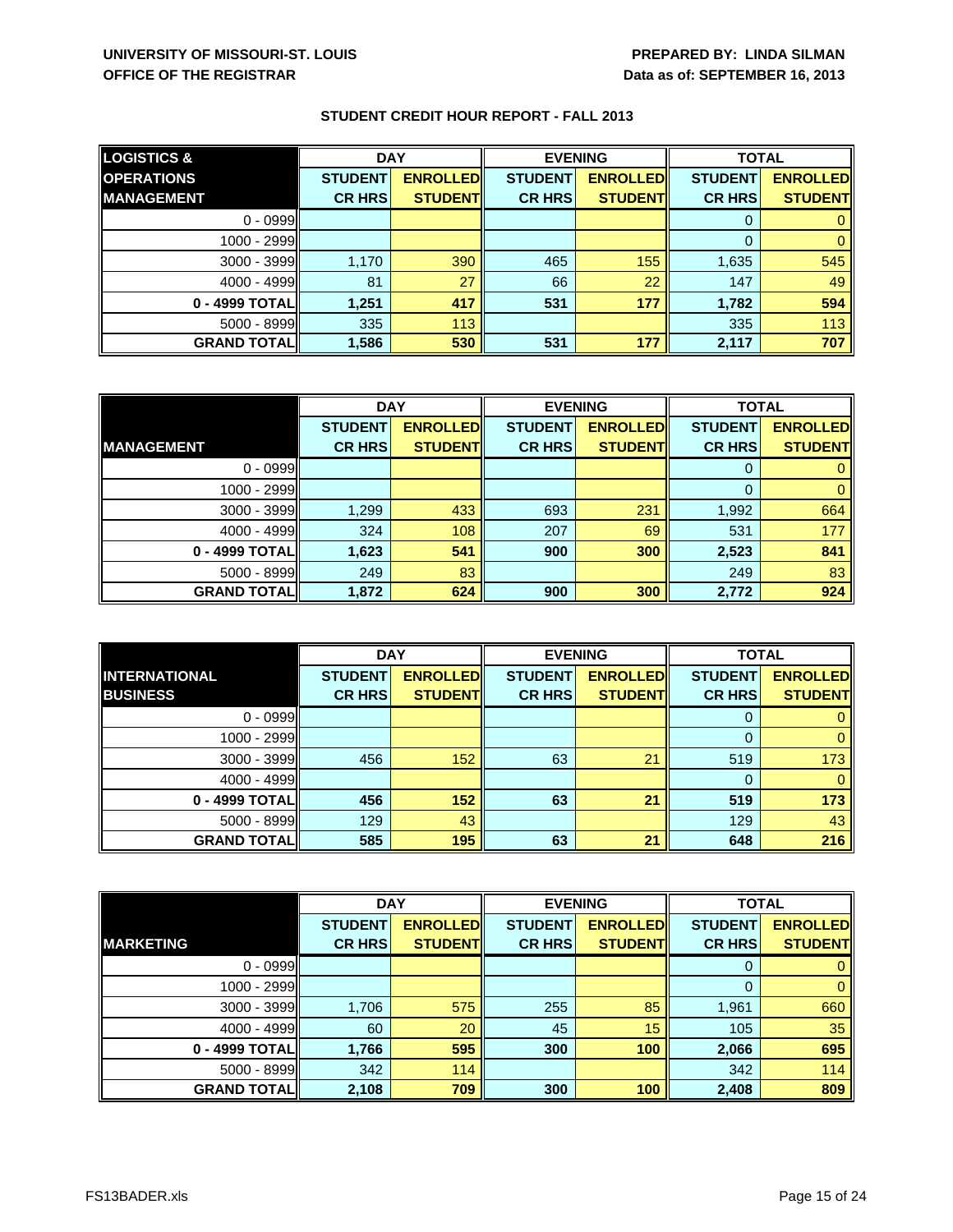|                    | <b>DAY</b>     |                 | <b>EVENING</b> |                 | <b>TOTAL</b>   |                 |
|--------------------|----------------|-----------------|----------------|-----------------|----------------|-----------------|
| <b>ADULT</b>       | <b>STUDENT</b> | <b>ENROLLED</b> | <b>STUDENT</b> | <b>ENROLLED</b> | <b>STUDENT</b> | <b>ENROLLED</b> |
| <b>EDUCATION</b>   | <b>CR HRS</b>  | <b>STUDENT</b>  | <b>CR HRS</b>  | <b>STUDENT</b>  | <b>CR HRS</b>  | <b>STUDENT</b>  |
| $0 - 0999$         |                |                 |                |                 | O              |                 |
| $1000 - 2999$      |                |                 |                |                 |                |                 |
| 3000 - 3999        |                |                 |                |                 | 0              |                 |
| $4000 - 4999$      |                |                 |                |                 |                |                 |
| 0 - 4999 TOTAL     |                |                 |                |                 | 0              |                 |
| $5000 - 8999$      | 93             | 31              |                |                 | 93             | 31              |
| <b>GRAND TOTAL</b> | 93             | 31              | 0              |                 | 93             | 31              |

|                     | <b>DAY</b>     |                 | <b>EVENING</b> |                 | <b>TOTAL</b>   |                 |
|---------------------|----------------|-----------------|----------------|-----------------|----------------|-----------------|
| <b>COUNSELOR</b>    | <b>STUDENT</b> | <b>ENROLLED</b> | <b>STUDENT</b> | <b>ENROLLED</b> | <b>STUDENT</b> | <b>ENROLLED</b> |
| <b>EDUCATION</b>    | <b>CR HRS</b>  | <b>STUDENT</b>  | <b>CR HRS</b>  | <b>STUDENT</b>  | <b>CR HRS</b>  | <b>STUDENT</b>  |
| $0 - 0999$          |                |                 |                |                 |                |                 |
| 1000 - 2999         |                |                 |                |                 |                |                 |
| 3000 - 3999         |                |                 |                |                 |                |                 |
| 4000 - 4999         |                |                 |                |                 |                |                 |
| 0 - 4999 TOTAL      |                |                 | 0              |                 |                |                 |
| 5000 - 8999         | 877            | 291             |                |                 | 877            | 291             |
| <b>GRAND TOTALI</b> | 877            | 291             | 0              |                 | 877            | 291             |

|                        | <b>DAY</b>     |                 | <b>EVENING</b> |                 | <b>TOTAL</b>   |                 |
|------------------------|----------------|-----------------|----------------|-----------------|----------------|-----------------|
| <b>EARLY CHILDHOOD</b> | <b>STUDENT</b> | <b>ENROLLED</b> | <b>STUDENT</b> | <b>ENROLLED</b> | <b>STUDENT</b> | <b>ENROLLED</b> |
| <b>EDUCATION</b>       | <b>CR HRS</b>  | <b>STUDENT</b>  | <b>CR HRS</b>  | <b>STUDENT</b>  | <b>CR HRS</b>  | <b>STUDENT</b>  |
| $0 - 0999$             |                |                 |                |                 |                |                 |
| $1000 - 2999$          |                |                 |                |                 |                |                 |
| $3000 - 3999$          | 166            | 66              | 54             | 18              | 220            | 84              |
| $4000 - 4999$          | 147            | 31              | 30             | 10              | 177            | 41              |
| 0 - 4999 TOTAL         | 313            | 97              | 84             | 28              | 397            | 125             |
| $5000 - 8999$          |                |                 |                |                 |                |                 |
| <b>GRAND TOTAL</b>     | 313            | 97              | 84             | 28              | 397            | 125             |

|                    | <b>DAY</b>     |                  | <b>EVENING</b> |                 | <b>TOTAL</b>   |                 |
|--------------------|----------------|------------------|----------------|-----------------|----------------|-----------------|
|                    | <b>STUDENT</b> | <b>ENROLLEDI</b> | <b>STUDENT</b> | <b>ENROLLED</b> | <b>STUDENT</b> | <b>ENROLLED</b> |
| <b>EDUCATION</b>   | <b>CR HRS</b>  | <b>STUDENTI</b>  | <b>CR HRS</b>  | <b>STUDENTI</b> | <b>CR HRS</b>  | <b>STUDENT</b>  |
| $0 - 0999$         |                |                  |                |                 |                |                 |
| 1000 - 2999        | 521            | 169              | 60             | 20              | 581            | 189             |
| 3000 - 3999        |                |                  |                |                 |                |                 |
| $4000 - 4999$      |                |                  |                |                 |                |                 |
| 0 - 4999 TOTAL     | 521            | 169              | 60             | 20              | 581            | 189             |
| 5000 - 8999        | 662            | 321              |                |                 | 662            | 321             |
| <b>GRAND TOTAL</b> | 1,183          | 490              | 60             | 20              | 1,243          | 510             |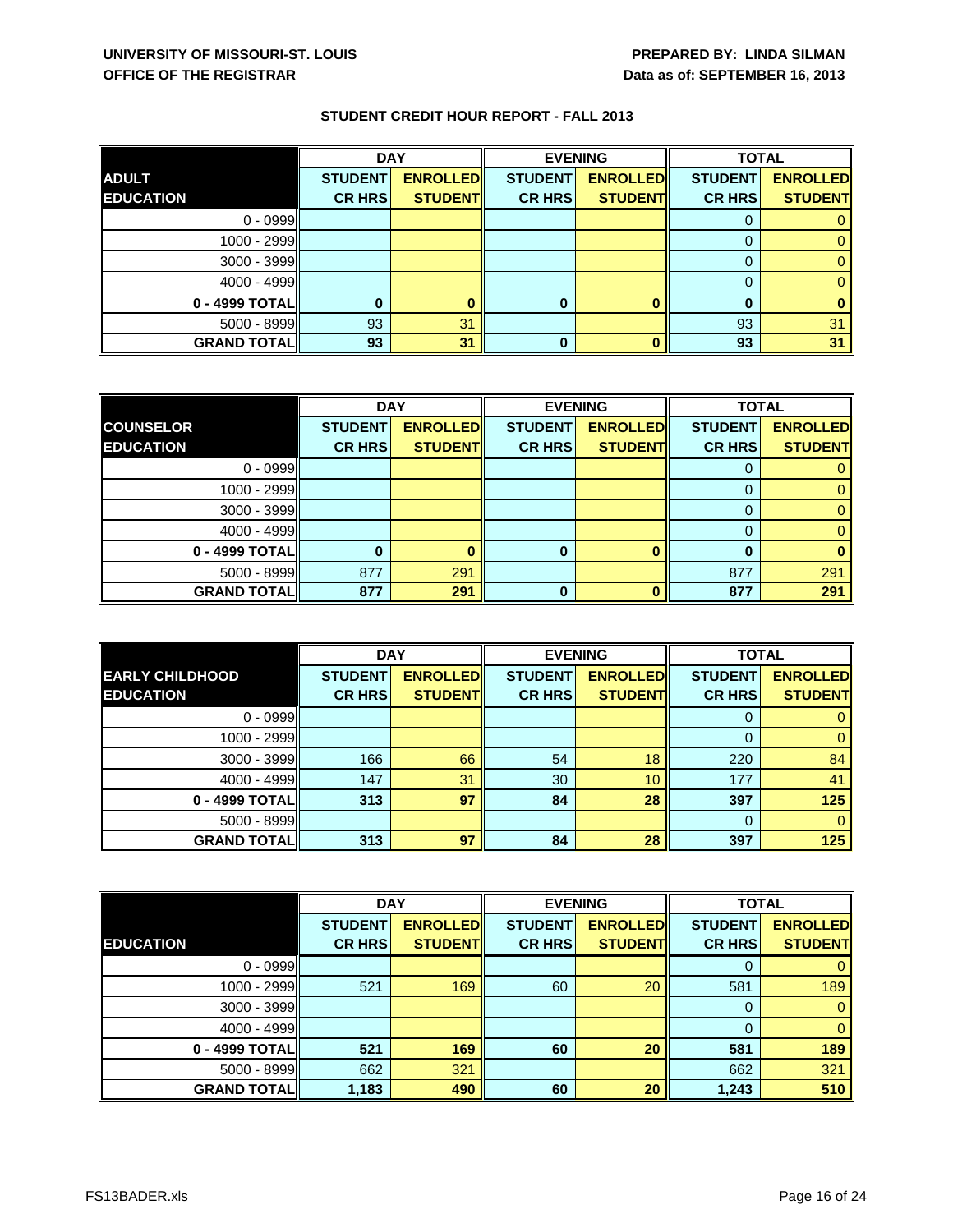|                       | <b>DAY</b>     |                 | <b>EVENING</b> |                 | <b>TOTAL</b>   |                 |
|-----------------------|----------------|-----------------|----------------|-----------------|----------------|-----------------|
| <b>EDUCATIONAL</b>    | <b>STUDENT</b> | <b>ENROLLED</b> | <b>STUDENT</b> | <b>ENROLLED</b> | <b>STUDENT</b> | <b>ENROLLED</b> |
| <b>ADMINISTRATION</b> | <b>CR HRS</b>  | <b>STUDENTI</b> | <b>CR HRS</b>  | <b>STUDENTI</b> | <b>CR HRS</b>  | <b>STUDENTI</b> |
| $0 - 0999$            |                |                 |                |                 | $\Omega$       |                 |
| $1000 - 2999$         |                |                 |                |                 |                |                 |
| 3000 - 3999           |                |                 |                |                 | O              |                 |
| $4000 - 4999$         |                |                 |                |                 |                |                 |
| 0 - 4999 TOTAL        |                |                 | o              |                 | 0              |                 |
| $5000 - 8999$         | 381            | 127             |                |                 | 381            | 127             |
| <b>GRAND TOTAL</b>    | 381            | 127             |                |                 | 381            | 127             |

|                     | <b>DAY</b>     |                 | <b>EVENING</b> |                 | <b>TOTAL</b>   |                 |
|---------------------|----------------|-----------------|----------------|-----------------|----------------|-----------------|
| <b>EDUCATIONAL</b>  | <b>STUDENT</b> | <b>ENROLLED</b> | <b>STUDENT</b> | <b>ENROLLED</b> | <b>STUDENT</b> | <b>ENROLLED</b> |
| <b>FOUNDATIONS</b>  | <b>CR HRS</b>  | <b>STUDENT</b>  | <b>CR HRS</b>  | <b>STUDENT</b>  | <b>CR HRS</b>  | <b>STUDENT</b>  |
| $0 - 0999$          |                |                 |                |                 |                |                 |
| 1000 - 2999         |                |                 |                |                 |                |                 |
| 3000 - 3999         |                |                 |                |                 |                |                 |
| 4000 - 4999         |                |                 |                |                 |                |                 |
| 0 - 4999 TOTAL      |                |                 | o              |                 |                |                 |
| 5000 - 8999         |                |                 |                |                 |                |                 |
| <b>GRAND TOTALI</b> |                |                 | 0              |                 | n              |                 |

|                    | <b>DAY</b>     |                 | <b>EVENING</b> |                 | <b>TOTAL</b>   |                 |
|--------------------|----------------|-----------------|----------------|-----------------|----------------|-----------------|
| <b>EDUCATIONAL</b> | <b>STUDENT</b> | <b>ENROLLED</b> | <b>STUDENT</b> | <b>ENROLLED</b> | <b>STUDENT</b> | <b>ENROLLED</b> |
| <b>PSYCHOLOGY</b>  | <b>CR HRS</b>  | <b>STUDENT</b>  | <b>CR HRS</b>  | <b>STUDENT</b>  | <b>CR HRS</b>  | <b>STUDENT</b>  |
| $0 - 0999$         |                |                 |                |                 |                |                 |
| $1000 - 2999$      | 243            | 81              | 57             | 19              | 300            | 100             |
| $3000 - 3999$      | 159            | 53              | 54             | 18              | 213            |                 |
| $4000 - 4999$      |                |                 |                |                 |                |                 |
| 0 - 4999 TOTAL     | 402            | 134             | 111            | 37              | 513            | 171             |
| $5000 - 8999$      | 629            | 207             |                |                 | 629            | 207             |
| <b>GRAND TOTAL</b> | 1,031          | 341             | 111            | 37              | 1,142          | 378             |

|                    | <b>DAY</b>     |                 | <b>EVENING</b> |                 | <b>TOTAL</b>   |                 |
|--------------------|----------------|-----------------|----------------|-----------------|----------------|-----------------|
| <b>EDUCATIONAL</b> | <b>STUDENT</b> | <b>ENROLLED</b> | <b>STUDENT</b> | <b>ENROLLED</b> | <b>STUDENT</b> | <b>ENROLLED</b> |
| <b>RESEARCH</b>    | <b>CR HRS</b>  | <b>STUDENT</b>  | <b>CR HRS</b>  | <b>STUDENT</b>  | <b>CR HRS</b>  | <b>STUDENT</b>  |
| $0 - 0999$         |                |                 |                |                 | 0              |                 |
| 1000 - 2999        |                |                 |                |                 | 0              |                 |
| 3000 - 3999        |                |                 |                |                 | 0              |                 |
| $4000 - 4999$      |                |                 |                |                 | 0              |                 |
| 0 - 4999 TOTAL     |                |                 |                |                 |                |                 |
| 5000 - 8999        | 345            | 115             |                |                 | 345            | 115             |
| <b>GRAND TOTAL</b> | 345            | 115             | 0              |                 | 345            | 115             |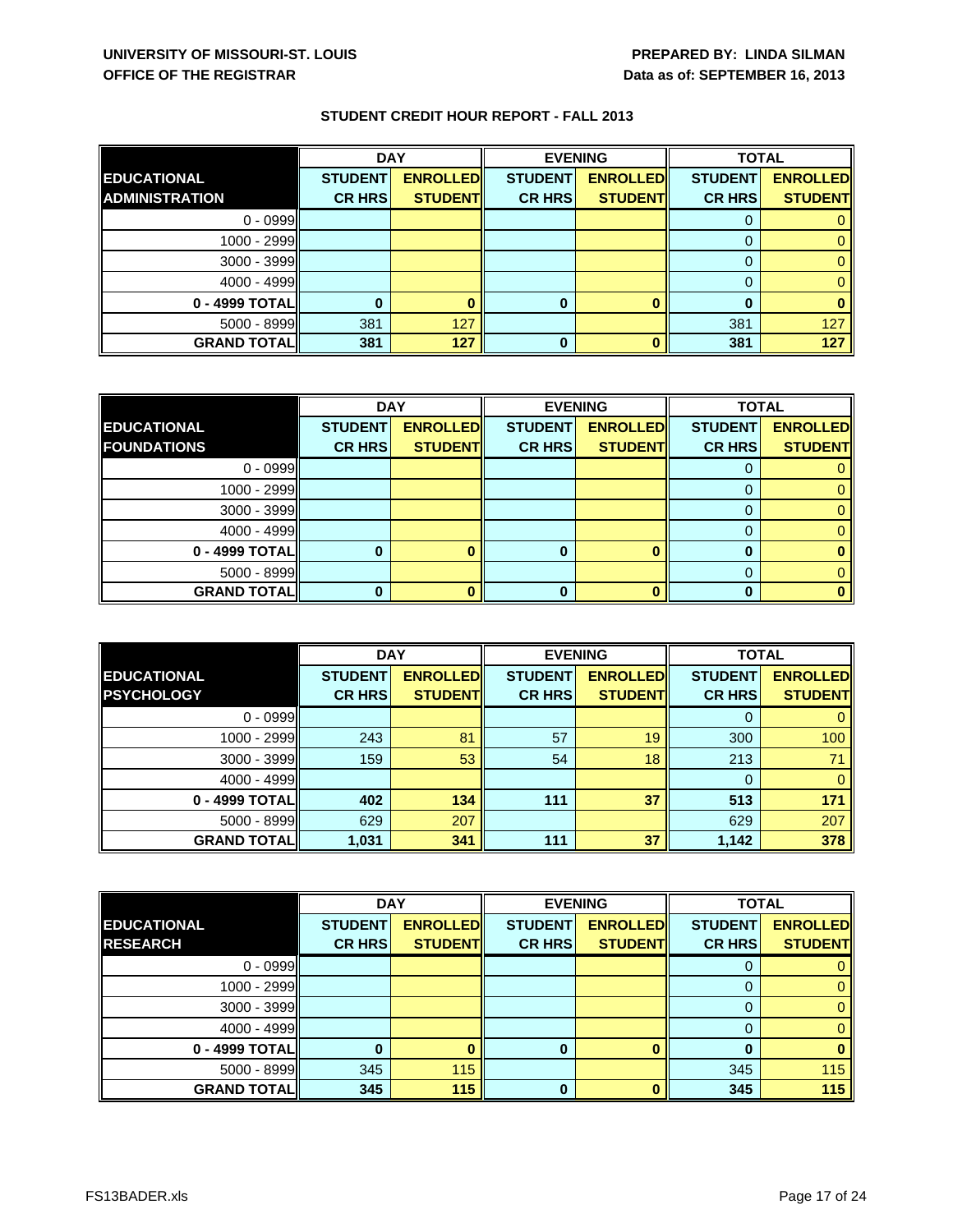|                    | <b>DAY</b>     |                 | <b>EVENING</b> |                 | <b>TOTAL</b>   |                 |
|--------------------|----------------|-----------------|----------------|-----------------|----------------|-----------------|
| <b>EDUCATIONAL</b> | <b>STUDENT</b> | <b>ENROLLED</b> | <b>STUDENT</b> | <b>ENROLLED</b> | <b>STUDENT</b> | <b>ENROLLED</b> |
| <b>TECHNOLOGY</b>  | <b>CR HRS</b>  | <b>STUDENT</b>  | <b>CR HRS</b>  | <b>STUDENT</b>  | <b>CR HRS</b>  | <b>STUDENT</b>  |
| $0 - 0999$         |                |                 |                |                 | O              |                 |
| $1000 - 2999$      |                |                 |                |                 |                |                 |
| 3000 - 3999        |                |                 |                |                 |                |                 |
| $4000 - 4999$      | 9              |                 |                |                 | 9              |                 |
| 0 - 4999 TOTAL     | 16             | 10              |                |                 | 16             | 10 <sup>°</sup> |
| 5000 - 8999        | 40             | 13              |                |                 | 40             | 13 <sup>°</sup> |
| <b>GRAND TOTAL</b> | 56             | 23              | 0              |                 | 56             | 23              |

|                    | <b>DAY</b>     |                 | <b>EVENING</b> |                 | <b>TOTAL</b>   |                 |
|--------------------|----------------|-----------------|----------------|-----------------|----------------|-----------------|
| <b>ELEMENTARY</b>  | <b>STUDENT</b> | <b>ENROLLED</b> | <b>STUDENT</b> | <b>ENROLLED</b> | <b>STUDENT</b> | <b>ENROLLED</b> |
| <b>EDUCATION</b>   | <b>CR HRS</b>  | <b>STUDENT</b>  | <b>CR HRS</b>  | <b>STUDENT</b>  | <b>CR HRS</b>  | <b>STUDENT</b>  |
| $0 - 0999$         |                |                 |                |                 |                |                 |
| $1000 - 2999$      |                |                 |                |                 |                |                 |
| $3000 - 3999$      | 249            | 71              | 144            | 41              | 393            | 112             |
| $4000 - 4999$      | 1,080          | 276             | 129            | 43              | 1,209          | 319             |
| 0 - 4999 TOTAL     | 1,329          | 347             | 273            | 84              | 1,602          | 431             |
| $5000 - 8999$      | 196            | 66              |                |                 | 196            | 66              |
| <b>GRAND TOTAL</b> | 1,525          | 413             | 273            | 84              | 1,798          | 497             |

|                             | <b>DAY</b>     |                 | <b>EVENING</b> |                 | <b>TOTAL</b>   |                 |
|-----------------------------|----------------|-----------------|----------------|-----------------|----------------|-----------------|
|                             | <b>STUDENT</b> | <b>ENROLLED</b> | <b>STUDENT</b> | <b>ENROLLED</b> | <b>STUDENT</b> | <b>ENROLLED</b> |
| <b>HEALTH &amp; PHYS ED</b> | <b>CR HRS</b>  | <b>STUDENT</b>  | <b>CR HRS</b>  | <b>STUDENT</b>  | <b>CR HRS</b>  | <b>STUDENT</b>  |
| $0 - 0999$                  |                |                 |                |                 | υ              |                 |
| 1000 - 2999                 |                |                 |                |                 | 0              |                 |
| $3000 - 3999$               |                |                 |                |                 | 0              |                 |
| $4000 - 4999$               |                |                 |                |                 |                |                 |
| 0 - 4999 TOTAL              |                |                 |                |                 | 0              |                 |
| $5000 - 8999$               |                |                 |                |                 | 0              |                 |
| <b>GRAND TOTAL</b>          |                |                 |                |                 | ŋ              |                 |

|                         | <b>DAY</b>     |                 | <b>EVENING</b> |                 | <b>TOTAL</b>   |                 |
|-------------------------|----------------|-----------------|----------------|-----------------|----------------|-----------------|
|                         | <b>STUDENT</b> | <b>ENROLLED</b> | <b>STUDENT</b> | <b>ENROLLED</b> | <b>STUDENT</b> | <b>ENROLLED</b> |
| <b>HIGHER EDUCATION</b> | <b>CR HRS</b>  | <b>STUDENT</b>  | <b>CR HRS</b>  | <b>STUDENT</b>  | <b>CR HRS</b>  | <b>STUDENT</b>  |
| $0 - 0999$              |                |                 |                |                 | O              |                 |
| 1000 - 2999I            |                |                 |                |                 | 0              |                 |
| $3000 - 3999$           |                |                 |                |                 | 0              |                 |
| $4000 - 4999$           |                |                 |                |                 | 0              |                 |
| 0 - 4999 TOTALI         |                |                 |                |                 |                |                 |
| $5000 - 8999$           | 168            | 56              |                |                 | 168            | 56              |
| <b>GRAND TOTAL</b>      | 168            | 56              | 0              |                 | 168            | 56              |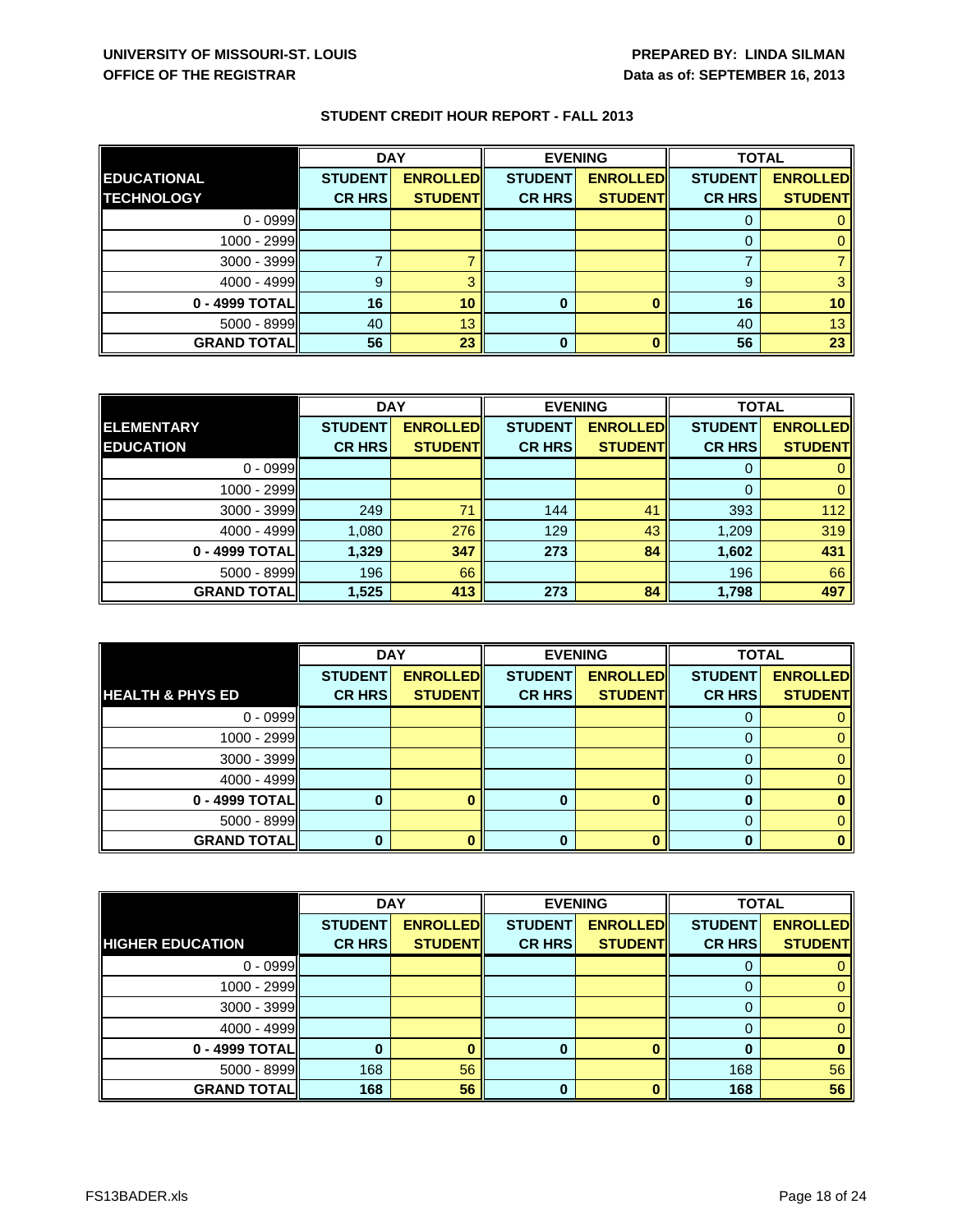|                         | <b>DAY</b>     |                 | <b>EVENING</b> |                 | <b>TOTAL</b>   |                 |
|-------------------------|----------------|-----------------|----------------|-----------------|----------------|-----------------|
|                         | <b>STUDENT</b> | <b>ENROLLED</b> | <b>STUDENT</b> | <b>ENROLLED</b> | <b>STUDENT</b> | <b>ENROLLED</b> |
| <b>MIDDLE EDUCATION</b> | <b>CR HRS</b>  | <b>STUDENT</b>  | <b>CR HRS</b>  | <b>STUDENT</b>  | <b>CR HRS</b>  | <b>STUDENT</b>  |
| $0 - 0999$              |                |                 |                |                 | O              |                 |
| 1000 - 2999             |                |                 |                |                 | 0              |                 |
| $3000 - 3999$           |                |                 |                |                 | 0              |                 |
| $4000 - 4999$           | 222            | 74              |                |                 | 222            | 74              |
| 0 - 4999 TOTAL          | 222            | 74              | 0              |                 | 222            | 74              |
| 5000 - 8999             |                |                 |                |                 | 0              |                 |
| <b>GRAND TOTAL</b>      | 222            | 74              | 0              |                 | 222            | 74              |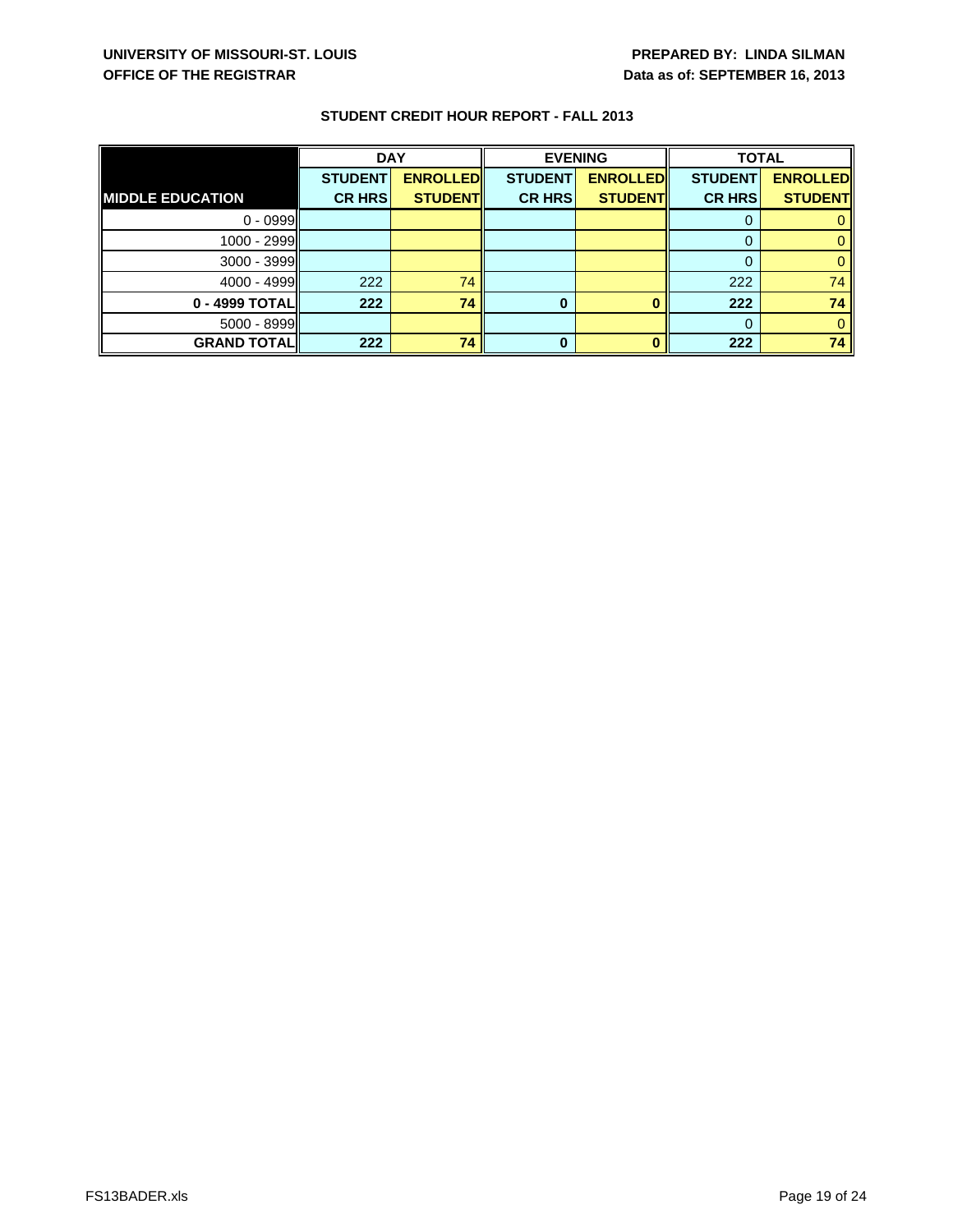|                     | <b>DAY</b>     |                 | <b>EVENING</b> |                 | <b>TOTAL</b>   |                 |
|---------------------|----------------|-----------------|----------------|-----------------|----------------|-----------------|
| <b>PHYSICAL</b>     | <b>STUDENT</b> | <b>ENROLLED</b> | <b>STUDENT</b> | <b>ENROLLED</b> | <b>STUDENT</b> | <b>ENROLLED</b> |
| <b>EDUCATION</b>    | <b>CR HRS</b>  | <b>STUDENT</b>  | <b>CR HRS</b>  | <b>STUDENT</b>  | <b>CR HRS</b>  | <b>STUDENT</b>  |
| $0 - 0999$          |                |                 |                |                 | O              |                 |
| 1000 - 2999         | 42             | 14              |                |                 | 42             | 14              |
| $3000 - 3999$       | 724            | 238             | 18             | 9               | 742            | 247             |
| $4000 - 4999$       | 76             | 16              |                |                 | 76             | 16              |
| 0 - 4999 TOTAL      | 842            | 268             | 18             | 9               | 860            | 277             |
| 5000 - 8999         |                |                 |                |                 | $\Omega$       |                 |
| <b>GRAND TOTALI</b> | 842            | 268             | 18             | 9               | 860            | 277             |

|                     | <b>DAY</b>     |                 | <b>EVENING</b> |                 | <b>TOTAL</b>   |                 |
|---------------------|----------------|-----------------|----------------|-----------------|----------------|-----------------|
| <b>SECONDARY</b>    | <b>STUDENT</b> | <b>ENROLLED</b> | <b>STUDENT</b> | <b>ENROLLED</b> | <b>STUDENT</b> | <b>ENROLLED</b> |
| <b>EDUCATION</b>    | <b>CR HRS</b>  | <b>STUDENT</b>  | <b>CR HRS</b>  | <b>STUDENT</b>  | <b>CR HRS</b>  | <b>STUDENT</b>  |
| $0 - 0999$          |                |                 |                |                 |                |                 |
| $1000 - 2999$       |                |                 |                |                 |                |                 |
| 3000 - 3999         | 3              |                 |                |                 | 3              |                 |
| $4000 - 4999$       | 744            | 182             | 21             |                 | 765            | 189             |
| 0 - 4999 TOTAL      | 747            | 183             | 21             |                 | 768            | 190             |
| $5000 - 8999$       | 91             | 31              |                |                 | 91             | 31              |
| <b>GRAND TOTALI</b> | 838            | 214             | 21             |                 | 859            | 221             |

|                    | <b>DAY</b>     |                 | <b>EVENING</b> |                 | <b>TOTAL</b>   |                 |
|--------------------|----------------|-----------------|----------------|-----------------|----------------|-----------------|
| <b>SPECIAL</b>     | <b>STUDENT</b> | <b>ENROLLED</b> | <b>STUDENT</b> | <b>ENROLLED</b> | <b>STUDENT</b> | <b>ENROLLED</b> |
| <b>EDUCATION</b>   | <b>CR HRS</b>  | <b>STUDENTI</b> | <b>CR HRS</b>  | <b>STUDENTI</b> | <b>CR HRS</b>  | <b>STUDENT</b>  |
| $0 - 0999$         |                |                 |                |                 | 0              |                 |
| 1000 - 2999II      |                |                 |                |                 | $\Omega$       |                 |
| $3000 - 3999$      | 468            | 156             | 102            | 34              | 570            | 190             |
| $4000 - 4999$      | 246            | 52              | 105            | 35              | 351            | 87              |
| 0 - 4999 TOTAL     | 714            | 208             | 207            | 69              | 921            | 277             |
| $5000 - 8999$      | 231            | 77              |                |                 | 231            | 77 I            |
| <b>GRAND TOTAL</b> | 945            | 285             | 207            | 69              | 1,152          | 354             |

|                    | <b>DAY</b>     |                 | <b>EVENING</b> |                 | <b>TOTAL</b>   |                 |
|--------------------|----------------|-----------------|----------------|-----------------|----------------|-----------------|
| <b>TEACHER</b>     | <b>STUDENT</b> | <b>ENROLLED</b> | <b>STUDENT</b> | <b>ENROLLED</b> | <b>STUDENT</b> | <b>ENROLLED</b> |
| <b>EDUCATION</b>   | <b>CR HRS</b>  | <b>STUDENT</b>  | <b>CR HRS</b>  | <b>STUDENT</b>  | <b>CR HRS</b>  | <b>STUDENT</b>  |
| $0 - 0999$         |                |                 |                |                 | 0              |                 |
| 1000 - 2999        | 168            | 56              |                |                 | 168            | 56              |
| 3000 - 3999        | 283            | 98              | 60             | 20              | 343            | 118             |
| $4000 - 4999$      | 72             | 24              | 51             | 17              | 123            | 41              |
| 0 - 4999 TOTAL     | 523            | 178             | 111            | 37              | 634            | 215             |
| 5000 - 8999        | 691            | 223             |                |                 | 691            | 223             |
| <b>GRAND TOTAL</b> | 1,214          | 401             | 111            | 37              | 1,325          | 438             |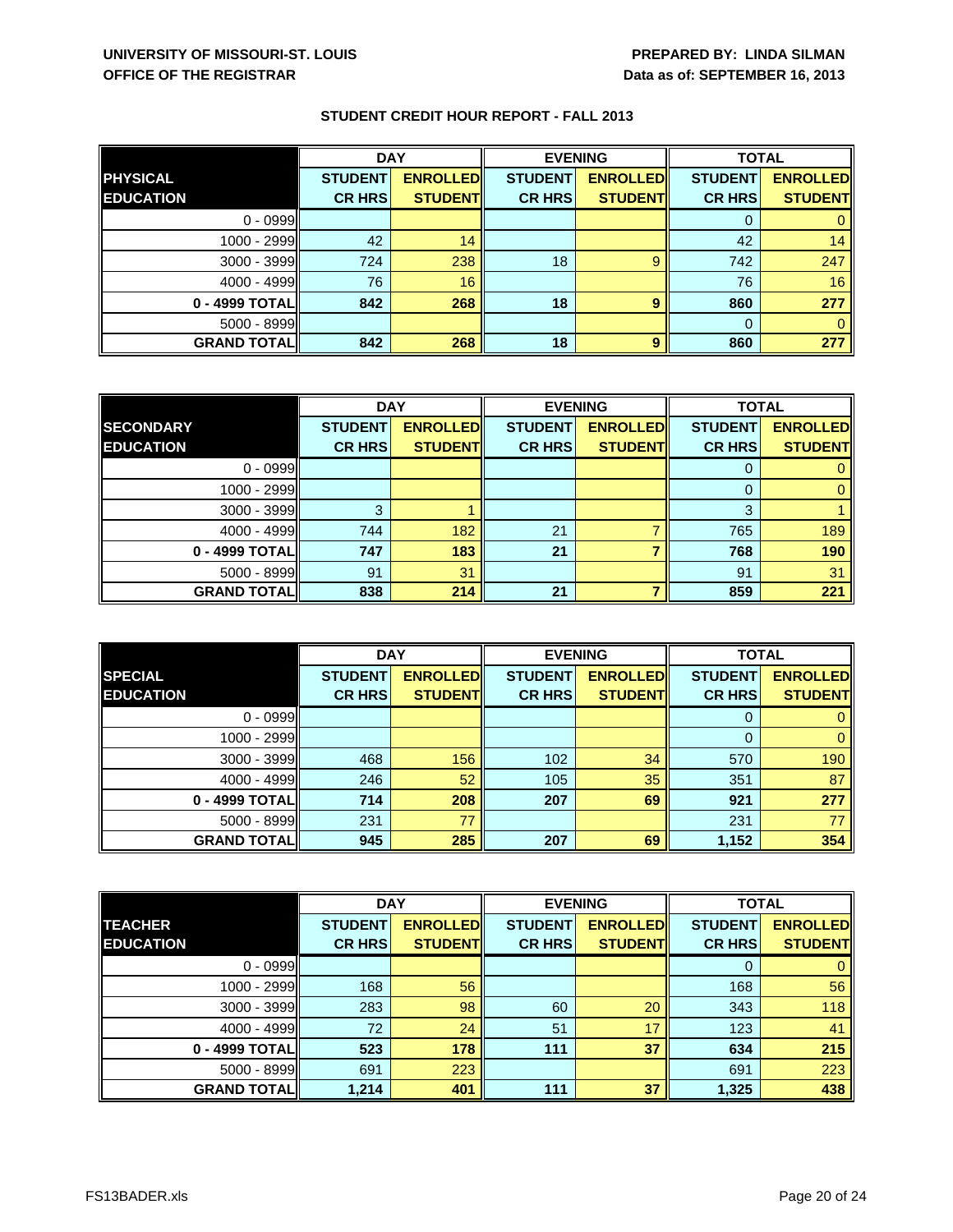|                           | <b>DAY</b>     |                 | <b>EVENING</b> |                 | <b>TOTAL</b>   |                 |
|---------------------------|----------------|-----------------|----------------|-----------------|----------------|-----------------|
| <b>TOTAL COLLEGE OF</b>   | <b>STUDENT</b> | <b>ENROLLED</b> | <b>STUDENT</b> | <b>ENROLLED</b> | <b>STUDENT</b> | <b>ENROLLED</b> |
| <b>ARTS &amp; SCIENCE</b> | <b>CR HRS</b>  | <b>STUDENT</b>  | <b>CR HRS</b>  | <b>STUDENT</b>  | <b>CR HRS</b>  | <b>STUDENT</b>  |
| $0 - 0999$                | 174            | 58              | 0              |                 | 174            | 58              |
| $1000 - 2999$             | 38,519         | 12,278          | 4,906          | 1,491           | 43,425         | 13,769          |
| $3000 - 3999$             | 9,249          | 3,135           | 1,150          | 394             | 10,399         | 3,529           |
| $4000 - 4999$             | 4,486          | 1,602           | 1,363          | 449             | 5,849          | 2,051           |
| 0 - 4999 TOTALI           | 52,428         | 17,073          | 7,419          | 2,334           | 59,847         | 19,407          |
| $5000 - 8999$             | 4,819          | 1,797           | 0              |                 | 4,819          | 1,797           |
| <b>GRAND TOTAL</b>        | 57,247         | 18,870          | 7,419          | 2,334           | 64,666         | 21,204          |

|                                | <b>DAY</b>     |                  | <b>EVENING</b> |                 | <b>TOTAL</b>   |                 |
|--------------------------------|----------------|------------------|----------------|-----------------|----------------|-----------------|
| <b>TOTAL COLLEGE OF</b>        | <b>STUDENT</b> | <b>ENROLLEDI</b> | <b>STUDENT</b> | <b>ENROLLED</b> | <b>STUDENT</b> | <b>ENROLLED</b> |
| <b>BUSINESS ADMINISTRATION</b> | <b>CR HRS</b>  | <b>STUDENT</b>   | <b>CR HRS</b>  | <b>STUDENT</b>  | <b>CR HRS</b>  | <b>STUDENT</b>  |
| $0 - 0999$                     |                |                  | 0              |                 |                |                 |
| 1000 - 2999                    | 4,020          | 1,340            | 843            | 281             | 4,863          | 1,621           |
| 3000 - 3999                    | 7,189          | 2,420            | 2,880          | 968             | 10,069         | 3,388           |
| $4000 - 4999$                  | 465            | 155              | 732            | 244             | 1,197          | 399             |
| 0 - 4999 TOTAL                 | 11,674         | 3,915            | 4,455          | 1,493           | 16,129         | 5,408           |
| 5000 - 8999                    | 2,974          | 1,002            | 0              |                 | 2,974          | 1,002           |
| <b>GRAND TOTAL</b>             | 14,648         | 4,917            | 4,455          | 1,493           | 19,103         | 6,410           |

|                         | <b>DAY</b>     |                 | <b>EVENING</b> |                  | <b>TOTAL</b>   |                 |
|-------------------------|----------------|-----------------|----------------|------------------|----------------|-----------------|
| <b>TOTAL COLLEGE OF</b> | <b>STUDENT</b> | <b>ENROLLED</b> | <b>STUDENT</b> | <b>ENROLLEDI</b> | <b>STUDENT</b> | <b>ENROLLED</b> |
| <b>EDUCATION</b>        | <b>CR HRS</b>  | <b>STUDENTI</b> | <b>CR HRS</b>  | <b>STUDENTI</b>  | <b>CR HRS</b>  | <b>STUDENTI</b> |
| $0 - 0999$              |                |                 | Ü              |                  | O              |                 |
| 1000 - 2999II           | 974            | 320             | 117            | 39               | 1,091          | 359             |
| $3000 - 3999$           | 2,059          | 690             | 432            | 140              | 2,491          | 830             |
| $4000 - 4999$           | 2,596          | 658             | 336            | 112              | 2,932          | 770             |
| 0 - 4999 TOTALI         | 5,629          | 1,668           | 885            | 291              | 6,514          | 1,959           |
| $5000 - 8999$           | 4,404          | 1,558           | 0              |                  | 4,404          | 1,558           |
| <b>GRAND TOTAL</b>      | 10,033         | 3,226           | 885            | 291              | 10,918         | 3,517           |

|                              | <b>DAY</b>     |                 | <b>EVENING</b> |                 | <b>TOTAL</b>   |                 |
|------------------------------|----------------|-----------------|----------------|-----------------|----------------|-----------------|
| <b>TOTAL COLLEGE OF</b>      | <b>STUDENT</b> | <b>ENROLLED</b> | <b>STUDENT</b> | <b>ENROLLED</b> | <b>STUDENT</b> | <b>ENROLLED</b> |
| <b>FINE ARTS &amp; COMM.</b> | <b>CR HRS</b>  | <b>STUDENTI</b> | <b>CR HRS</b>  | <b>STUDENT</b>  | <b>CR HRS</b>  | <b>STUDENT</b>  |
| $0 - 0999$                   |                |                 | 0              |                 |                |                 |
| 1000 - 2999                  | 7,415          | 2,777           | 482            | 162             | 7,897          | 2,939           |
| 3000 - 3999                  | 2,714          | 946             | 120            | 40              | 2,834          | 986             |
| $4000 - 4999$                | 393            | 133             | 0              |                 | 393            | 133             |
| 0 - 4999 TOTAL               | 10,522         | 3,856           | 602            | 202             | 11.124         | 4,058           |
| 5000 - 8999                  | 239            | 81              | 0              |                 | 239            | 81              |
| <b>GRAND TOTALI</b>          | 10,761         | 3,937           | 602            | 202             | 11,363         | 4,139           |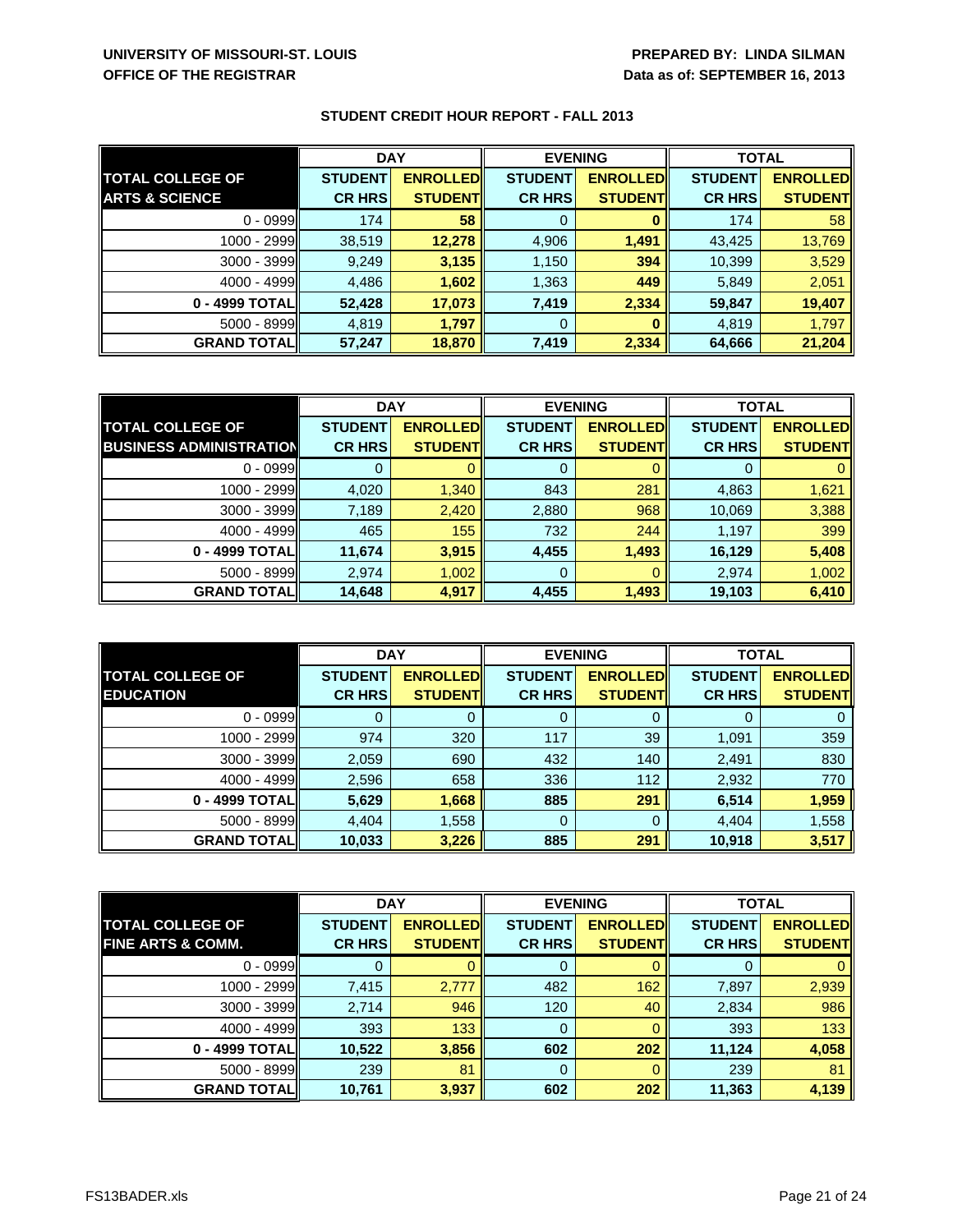|                             | <b>DAY</b>     |                 | <b>EVENING</b> |                 | <b>TOTAL</b>   |                 |
|-----------------------------|----------------|-----------------|----------------|-----------------|----------------|-----------------|
| UMSL/WU ENGINEERING         | <b>STUDENT</b> | <b>ENROLLED</b> | <b>STUDENT</b> | <b>ENROLLED</b> | <b>STUDENT</b> | <b>ENROLLED</b> |
| <b>PRE-ENGINEERING INC</b>  | <b>CR HRS</b>  | <b>STUDENT</b>  | <b>CR HRS</b>  | <b>STUDENT</b>  | <b>CR HRS</b>  | <b>STUDENT</b>  |
| 0 - 0999 Pre-Engineering    |                |                 |                |                 | 0              |                 |
| 1000 - 2999 Pre-Engineering |                |                 |                |                 | $\Omega$       |                 |
| $0 - 0999$                  |                |                 |                |                 | $\Omega$       |                 |
| 1000 - 2999                 | 215            | 99              | 696            | 265             | 911            | 364             |
| $3000 - 3999$               |                |                 | 761            | 251             | 761            | 251             |
| 4000 - 4999                 |                |                 | 735            | 269             | 735            | 269             |
| $0 - 4999$ TOTAL            | 215            | 99              | 2,192          | 785             | 2,407          | 884             |
| $5000 - 8999$               |                |                 |                |                 | $\Omega$       |                 |
| <b>GRAND TOTALI</b>         | 215            | 99              | 2,192          | 785             | 2.407          | 884             |

|                         | <b>DAY</b>     |                 | <b>EVENING</b> |                 | <b>TOTAL</b>   |                 |
|-------------------------|----------------|-----------------|----------------|-----------------|----------------|-----------------|
| <b>TOTAL COLLEGE OF</b> | <b>STUDENT</b> | <b>ENROLLED</b> | <b>STUDENT</b> | <b>ENROLLED</b> | <b>STUDENT</b> | <b>ENROLLED</b> |
| <b>NURSING</b>          | <b>CR HRS</b>  | <b>STUDENTI</b> | <b>CR HRS</b>  | <b>STUDENTI</b> | <b>CR HRS</b>  | <b>STUDENT</b>  |
| $0 - 0999$              |                |                 |                |                 | 0              |                 |
| 1000 - 2999I            | 573            | 230             | 218            | 83              | 791            | 313             |
| $3000 - 3999$           | 3,963          | 1,082           | 959            | 290             | 4,922          | 1,372           |
| $4000 - 4999$           | 354            | 82              | 150            | 30              | 504            | 112             |
| 0 - 4999 TOTAL          | 4,890          | 1,394           | 1,327          | 403             | 6,217          | 1,797           |
| $5000 - 8999$           | 1,103          | 355             |                |                 | 1,103          | 355             |
| <b>GRAND TOTAL</b>      | 5,993          | 1,749           | 1,327          | 403             | 7,320          | 2,152           |

|                         | <b>DAY</b>     |                 | <b>EVENING</b> |                 | <b>TOTAL</b>   |                 |
|-------------------------|----------------|-----------------|----------------|-----------------|----------------|-----------------|
| <b>TOTAL COLLEGE OF</b> | <b>STUDENT</b> | <b>ENROLLED</b> | <b>STUDENT</b> | <b>ENROLLED</b> | <b>STUDENT</b> | <b>ENROLLED</b> |
| <b>OPTOMETRY</b>        | <b>CR HRS</b>  | <b>STUDENT</b>  | <b>CR HRS</b>  | <b>STUDENT</b>  | <b>CR HRS</b>  | <b>STUDENT</b>  |
| $0 - 0999$              |                |                 |                |                 | 0              |                 |
| 1000 - 2999             |                |                 |                |                 |                |                 |
| 3000 - 3999             |                |                 |                |                 | 0              |                 |
| $4000 - 4999$           |                |                 |                |                 | 0              |                 |
| 0 - 4999 TOTAL          |                |                 | <sup>0</sup>   |                 | O              |                 |
| 5000 - 8999             | 3,506          | 986             |                |                 | 3,506          | 986             |
| <b>GRAND TOTAL</b>      | 3,506          | 986             | $\bf{0}$       |                 | 3,506          | 986             |

|                    | <b>DAY</b><br><b>EVENING</b> |                 | <b>TOTAL</b>   |                 |                |                 |
|--------------------|------------------------------|-----------------|----------------|-----------------|----------------|-----------------|
| <b>TOTAL</b>       | <b>STUDENT</b>               | <b>ENROLLED</b> | <b>STUDENT</b> | <b>ENROLLED</b> | <b>STUDENT</b> | <b>ENROLLED</b> |
| <b>GRADUATE</b>    | <b>CR HRS</b>                | <b>STUDENT</b>  | <b>CR HRS</b>  | <b>STUDENT</b>  | <b>CR HRS</b>  | <b>STUDENT</b>  |
| $0 - 0999$         |                              |                 |                |                 |                |                 |
| 1000 - 2999        |                              |                 |                |                 |                |                 |
| $3000 - 3999$      |                              |                 |                |                 |                |                 |
| $4000 - 4999$      |                              |                 |                |                 |                |                 |
| 0 - 4999 TOTAL     |                              |                 | 0              |                 |                |                 |
| $5000 - 8999$      | 450                          | 180             |                |                 | 450            | 180             |
| <b>GRAND TOTAL</b> | 450                          | 180             | 0              |                 | 450            | 180             |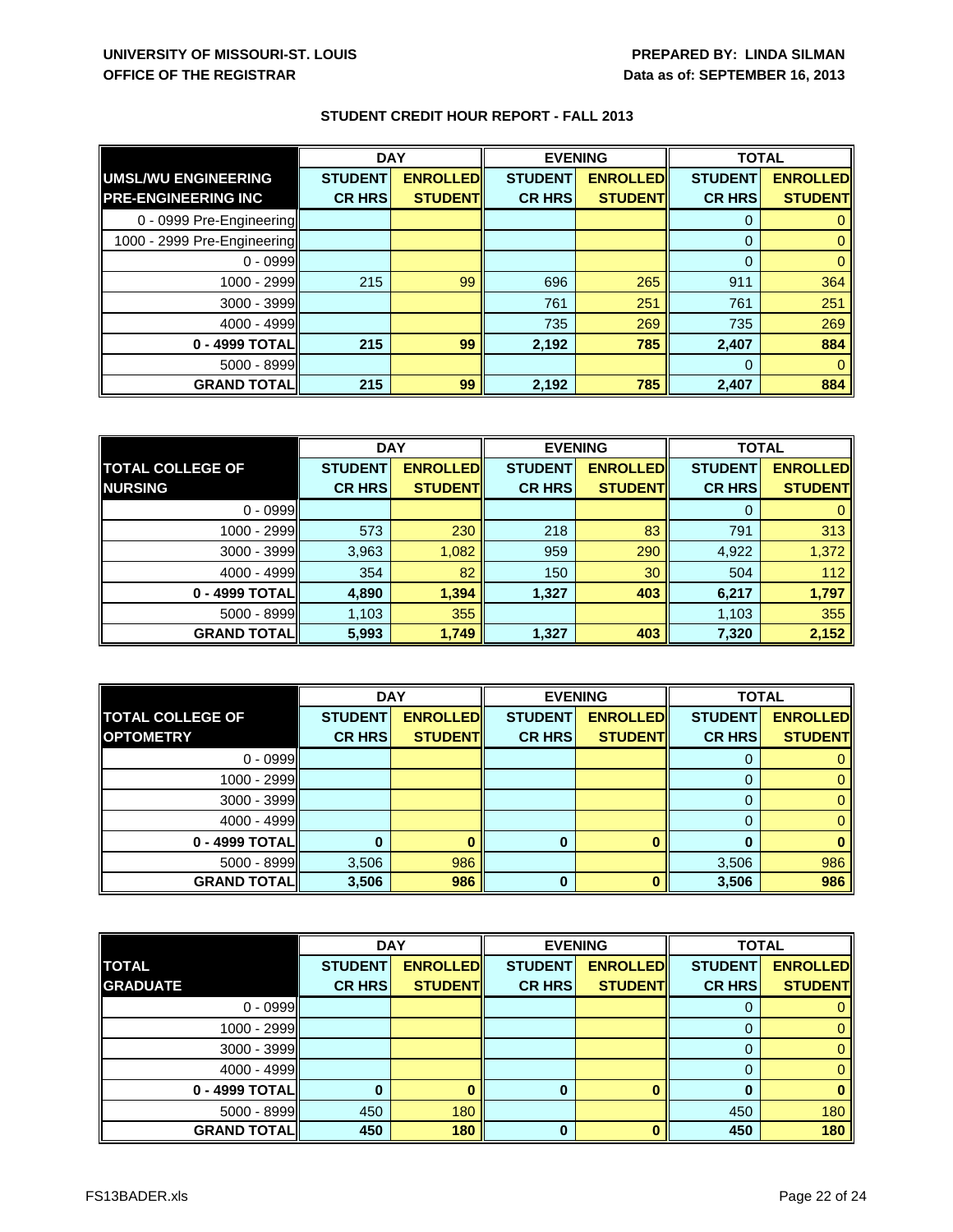|                         | <b>DAY</b>     |                 | <b>EVENING</b> |                 | <b>TOTAL</b>   |                 |
|-------------------------|----------------|-----------------|----------------|-----------------|----------------|-----------------|
| TOTAL AIR &             | <b>STUDENT</b> | <b>ENROLLED</b> | <b>STUDENT</b> | <b>ENROLLED</b> | <b>STUDENT</b> | <b>ENROLLED</b> |
| <b>MILITARY SCIENCE</b> | <b>CR HRS</b>  | <b>STUDENT</b>  | <b>CR HRS</b>  | <b>STUDENT</b>  | <b>CR HRS</b>  | <b>STUDENT</b>  |
| $0 - 0999$              |                |                 |                |                 | O              |                 |
| $1000 - 2999$           | 41             | 15              |                |                 | 41             | 15 <sup>2</sup> |
| 3000 - 3999             | 12             |                 |                |                 | 12             | 4               |
| $4000 - 4999$           | 12             |                 |                |                 | 12             |                 |
| 0 - 4999 TOTAL          | 65             | 23              |                |                 | 65             | 23              |
| 5000 - 8999             |                |                 |                |                 | 0              |                 |
| <b>GRAND TOTAL</b>      | 65             | 23              | 0              |                 | 65             | 23              |

|                     | <b>DAY</b>     |                 | <b>EVENING</b> |                 | <b>TOTAL</b>   |                 |
|---------------------|----------------|-----------------|----------------|-----------------|----------------|-----------------|
|                     | <b>STUDENT</b> | <b>ENROLLED</b> | <b>STUDENT</b> | <b>ENROLLED</b> | <b>STUDENT</b> | <b>ENROLLED</b> |
| <b>TOTAL CO-OP</b>  | <b>CR HRS</b>  | <b>STUDENT</b>  | <b>CR HRS</b>  | <b>STUDENT</b>  | <b>CR HRS</b>  | <b>STUDENT</b>  |
| $0 - 0999$          |                |                 |                |                 |                |                 |
| 1000 - 2999         |                |                 |                |                 |                |                 |
| $3000 - 3999$       | 46             |                 |                |                 | 46             |                 |
| $4000 - 4999$       | 269            | 36              |                |                 | 269            | 36              |
| 0 - 4999 TOTAL      | 315            | 39              | 0              |                 | 315.0          | 39              |
| $5000 - 8999$       |                |                 |                |                 |                |                 |
| <b>GRAND TOTALI</b> | 315            | 39              | $\bf{0}$       |                 | 315            | 39              |

|                        | <b>DAY</b>     |                 | <b>EVENING</b> |                 | <b>TOTAL</b>   |                 |
|------------------------|----------------|-----------------|----------------|-----------------|----------------|-----------------|
|                        | <b>STUDENT</b> | <b>ENROLLED</b> | <b>STUDENT</b> | <b>ENROLLED</b> | <b>STUDENT</b> | <b>ENROLLED</b> |
| <b>TOTAL ON CAMPUS</b> | <b>CR HRS</b>  | <b>STUDENT</b>  | <b>CR HRS</b>  | <b>STUDENT</b>  | <b>CR HRS</b>  | <b>STUDENT</b>  |
| $0 - 0999$             | 174            | 58              |                |                 | 174            | 58 <sub>1</sub> |
| 1000 - 2999            | 51,757         | 17,059          | 7,262          | 2,321           | 59,019         | 19,380          |
| $3000 - 3999$          | 25,232         | 8,280           | 6,302          | 2,083           | 31,534         | 10,363          |
| $4000 - 4999$          | 8,575          | 2,670           | 3,316          | 1,104           | 11,891         | 3,774           |
| 0 - 4999 TOTAL         | 85,738         | 28,067          | 16,880         | 5,508           | 102,618        | 33,575          |
| $5000 - 8999$          | 17,495         | 5,959           |                |                 | 17,495         | 5,959           |
| <b>GRAND TOTAL</b>     | 103,233        | 34,026          | 16,880         | 5,508           | 120,113        | 39,534          |

| <b>TOTAL OFF CAMPUS</b> | <b>DAY</b>     |                 | <b>EVENING</b> |                 | <b>TOTAL</b>   |                 |
|-------------------------|----------------|-----------------|----------------|-----------------|----------------|-----------------|
| <b>CREDIT HOURS BY</b>  | <b>STUDENT</b> | <b>ENROLLED</b> | <b>STUDENT</b> | <b>ENROLLED</b> | <b>STUDENT</b> | <b>ENROLLED</b> |
| <b>COURSE LEVEL</b>     | <b>CR HRS</b>  | <b>STUDENTI</b> | <b>CR HRS</b>  | <b>STUDENTI</b> | <b>CR HRS</b>  | <b>STUDENT</b>  |
| $0 - 0999$              |                |                 |                |                 |                |                 |
| 1000 - 2999             | 23,969         | 6,328           | 670            | 176             | 24,639         | 6,504           |
| $3000 - 3999$           | 360            | 120             |                |                 | 360            | 120             |
| $4000 - 4999$           | 418            | 142             |                |                 | 418            | 142             |
| 0 - 4999 TOTAL          | 24,747         | 6,590           | 670            | 176             | 25,417         | 6,766           |
| $5000 - 8999$           | 2,437          | 818             |                |                 | 2,437          | 818             |
| <b>GRAND TOTALI</b>     | 27,184         | 7,408           | 670            | 176             | 27,854         | 7,584           |